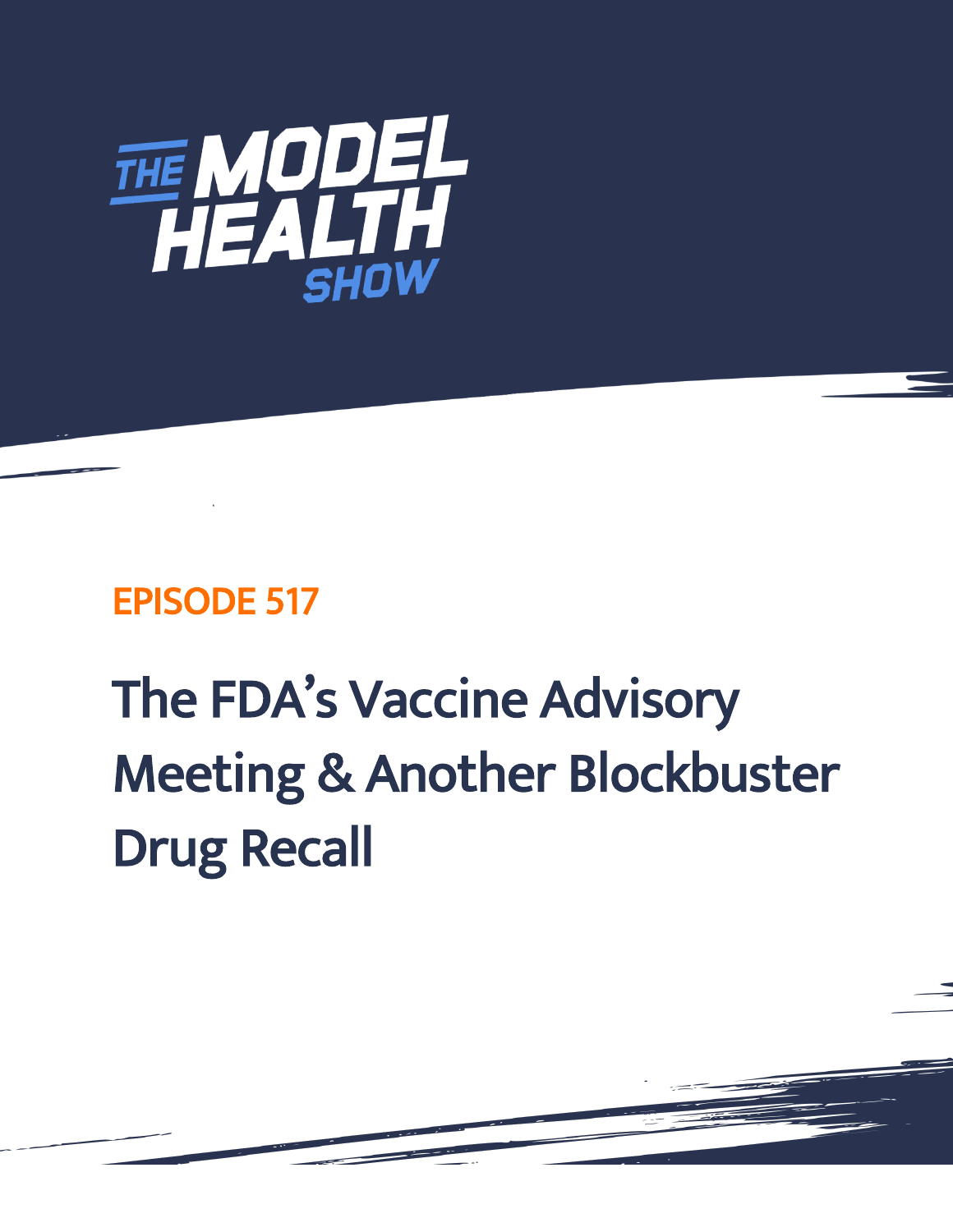## **You are now listening to The Model Health Show with Shawn Stevenson. For more, visit themodelhealthshow.com.**

**SHAWN STEVENSON:** Welcome to The Model Health Show. This is fitness and nutrition expert Shawn Stevenson, and I'm so grateful for you tuning in with me today. On today's episode, we're going to be diving into the FDA's vaccine advisory meeting. This is one of the most important reports that we've ever covered. There's obviously a lot of debate and a lot of controversy swirling around the new policies that are being made, and also the jurisdiction of the FDA and governmental agencies. So, we're going to look into the data and actually see what's going on behind the scenes. And to do that, we're going to need to think logically, to hold a place of rationality, of patience, of understanding. And really help to break these pieces apart so that we understand it in a complete fashion, more of a metaperspective, and then we can zoom in and look at the individual pieces. Now, you might be wondering why a lot of folks aren't able to do that today. A lot of this is very emotionalized, and people are really tying their identities to the different decisions that are being made. And we want to take a step back from that and also understand that here in our culture, if we're really being honest, we're not doing well as far as our health, as far as our mental health, as far as the overall functionality and health of our brains, for example.

Neurological diseases are skyrocketing. And even simple nutrient deficiencies can dramatically suppress and depress our cognitive ability, our ability to perspective-take. If we think about the prefrontal cortex, the part of our brain that is really what makes us human, that's responsible for social control, for distinguishing between right and wrong, for forethought and mapping things out, these executive functions. And this part of the brain can dramatically be suppressed. Again, suppressed, and depressed when we are deficient in key nutrients when we're deficient in sleep. Researchers at UC Berkeley did some brain imaging scans and looked at the sleep-deprived brain. They found that just a short sleep debt dramatically suppresses the activity in the prefrontal cortex. That part of the brain "goes cold." While they also noted that being sleep deprived credibly increases the activity of the amygdala, that part of the brain that activity gets heightened. And the amygdala is more associated with emotional reactions and things that are really driven more with survival. Right? And so if you're wondering why it's such a complicated terrain and there seems to be a lack of logic, a big part of that is our overall health as a society.

You know, I've shared these statistics many, many times, and I'm going to continue to share them. But in the United States, we're knocking on the door of almost 250 million of our citizens being overweight or obese. The number is very difficult for us to logically wrap our minds around. Not a million. Not 10 million. Not 100 million. Not 200 million. 250 million. We're knocking on the door of that. It's beyond an epidemic, and it's been happening for decades.

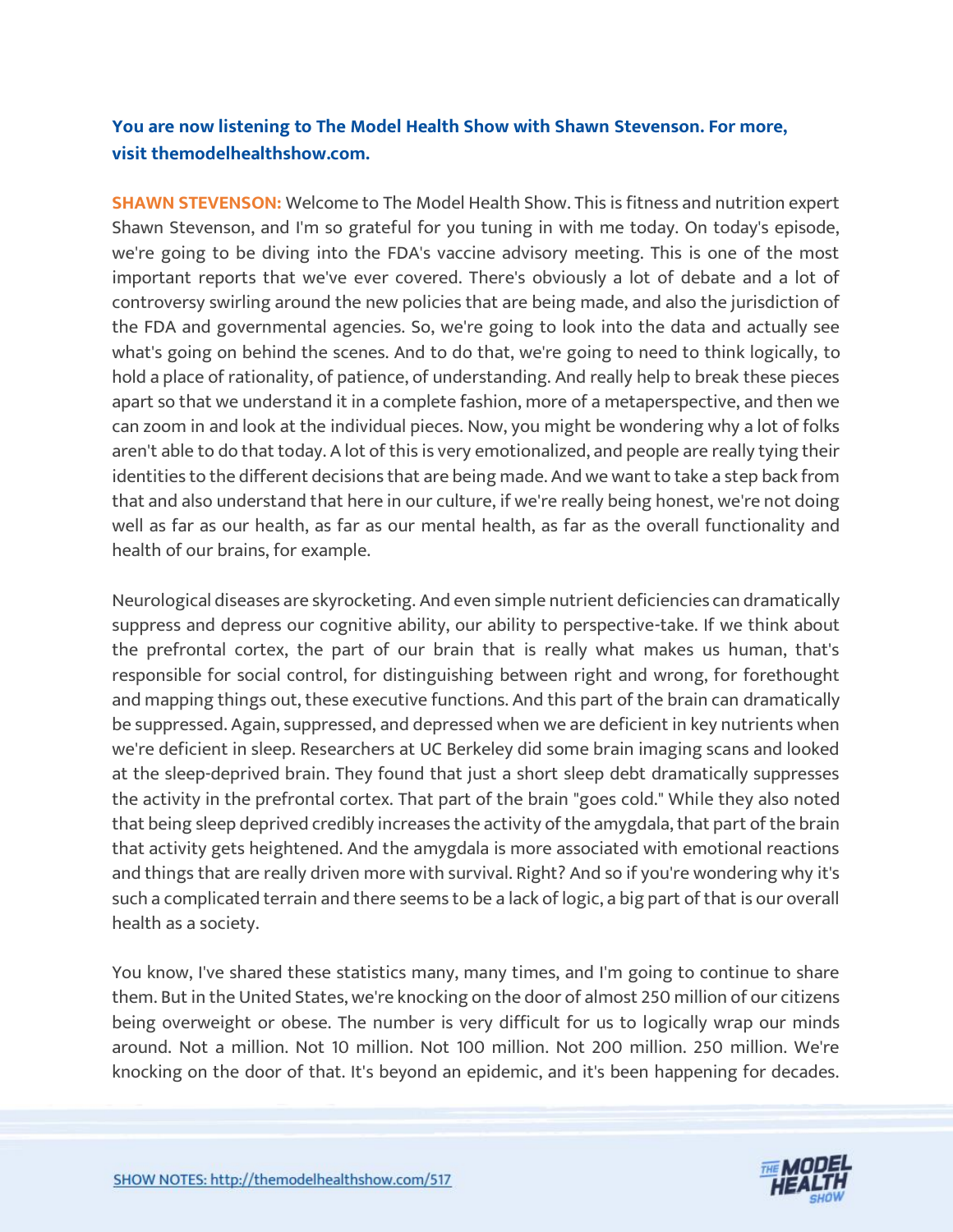This build-up has been taking place, and yet we've done nothing about it as a society. As a matter of fact, the entities that are controlling a lot of our decisions have been profiting mightily, and this is just the truth, off of our collective sickness. And so that's just one issue. Also, 130 million of our citizens are diabetic or pre-diabetic. 60% of US citizens have some degree of heart disease already. 115 million Americans are regularly sleep-deprived. I'm talking about how sleep deprivation impacts our cognitive performance, for example. The list goes on and on. It's an incredibly complex terrain that we're dealing with. It's not one thing that's going to fix everything, but it's paying attention to the things that our genes expect of us. And a big part of that, obviously, is providing our brain with the fundamental things that actually enable our brain to function.

And so our brains are really operating on this miraculous electrical currency. And how are they able to do that? Well, a big part of that is very simple tenets in nutrition. Which nutrients have this electrical conductivity? That is the category of electrolytes. Take sodium, for example. Not only does this electrolyte help to maintain proper water balance in that amazing brain of yours, but a study conducted by researchers at McGill University found that sodium literally functions as an on-off switch in the brain for specific neurotransmitters that support healthy optimal function and protect the brain against numerous diseases. That's just one essential electrolyte. Another one: A fascinating study published in the journal Neuron found that magnesium is able to restore critical brain plasticity and improve cognitive function. And neuroplasticity is the ability of the brain to change and adapt. We need that now more than ever. So, these are two primary electrolytes, and the third being potassium.

And having the right ratio is critical right now. And this is why I'm such a massive proponent of making sure that you're getting high-quality sources for your electrolytes to literally provide your brain with the essential currency that it's run on. For that, you get a free sample of the leading electrolytes in the world today. No binders, fillers, artificial sweeteners, none of that stuff, no sugar. Just the nutrients that we need for optimal performance. And electrolytes aren't just for our cognitive performance. That sodium-potassium pump is a driver of our mitochondria, of really every cell in our bodies. And so being deficient in these key electrolytes is definitely a big concern today. And we're seeing this in the data even when it comes to COVID-19. A meta-analysis published in the Annals of Clinical Biochemistry, titled "Electrolyte imbalances in patients with severe coronavirus disease COVID-19." And it analyzed five studies with nearly 1500 patients with COVID-19 and found that both sodium and potassium were significantly lower in patients with severe COVID-19 coming into the hospital, they found this. So the question is, is their electrolyte deficiency leading to a higher risk of infection, higher rate of susceptibility, or is this viral infection or any viral infection taxing the electrolytes in the system that are needed for recovery?

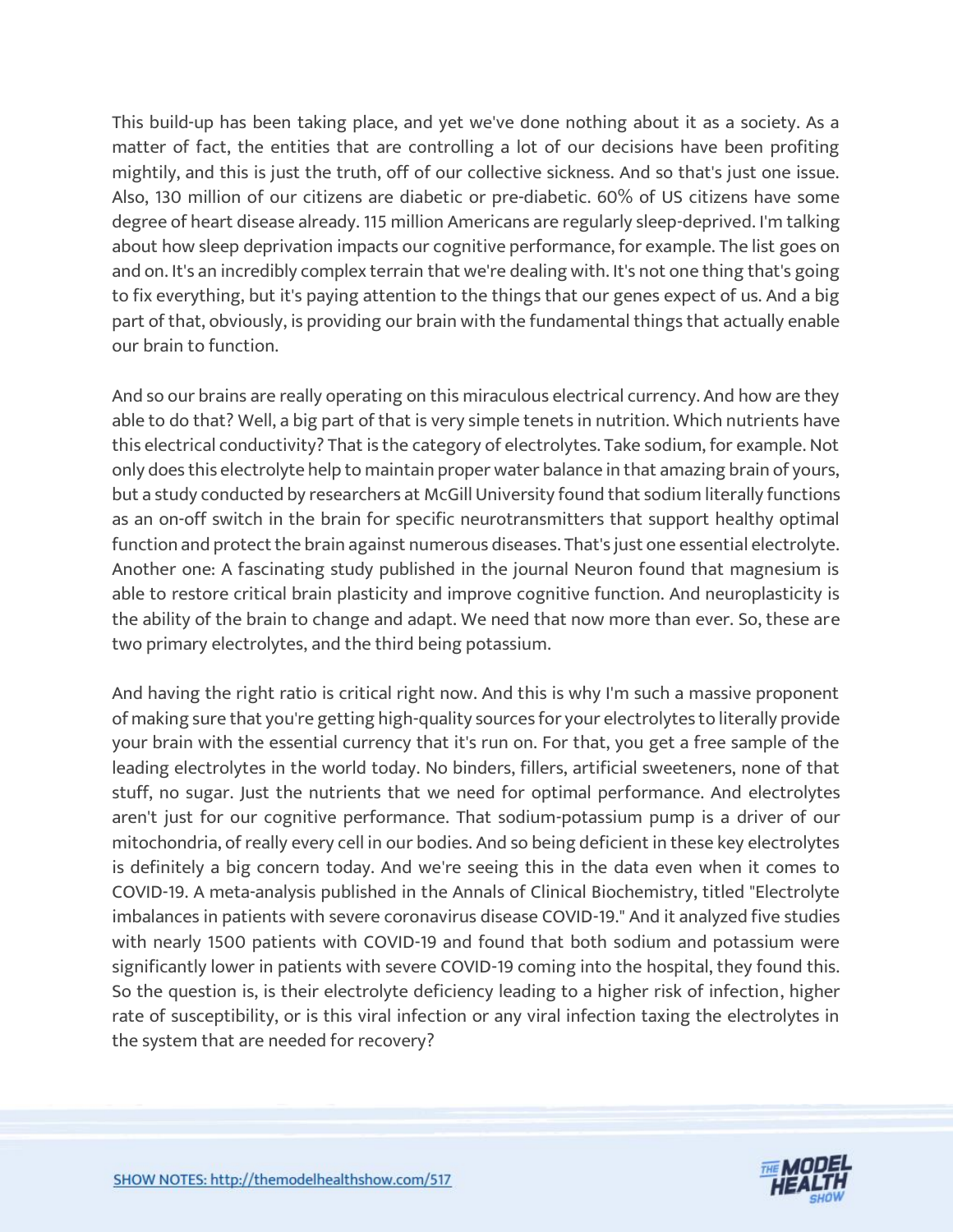Now, these are the things that we can expand on, explore more, but it takes for the researchers to ask these questions, but we know for certain that electrolytes matter. Again, you get to try it for free, go to drinklmnt.com/model, that's drinklmnt.com/model and they're going to send you a free sample pack of their incredible electrolyte formula. Alright, all you need to do is pay a tiny bit of shipping, and they're going to send it right to your front door to try. And if you've already taken advantage of this incredible free offer, this is the time, again, we want to make sure that our system is charged up, our brains are charged up, because we've got a lot of work to do, and we've got a big mission ahead to help to transform the health of our families and our communities. Again, go to drinklmnt.com/model. And something else critical for cognitive function are essential fats. Researchers at Yale University published data reporting that MCTs, medium-chain triglycerides, can readily cross the blood-brain barrier and be utilized by your brain cells. A remarkable study published in the Annals of the New York Academy of Sciences sought to find out if MCTs could have an impact on improving the condition of patients with Alzheimer's disease.

The scientists noted in the study that MCTs are quickly metabolized by the liver, prompting the production of ketones, those ketones are easily able to cross the blood-brain barrier and provide an alternative fuel for the glucose-impaired brain cells of Alzheimer's patients, and the scientists found that consumption of MCTs directly led to improved cognitive function in mild to moderate forms of Alzheimer's disease and cognitive impairment. These are essential nutrients, MCTs. This is something that I have literally every day. I have the MCTs, the mediumchain triglyceride from onnit.com, go to onnit.com/model. You're going to get 10% off their incredible MCT oil. They have the original MCT oil and they're sourcing it, this is the thing, you don't run out and get company X's MCT oil, it's very likely not going to have that same high quality and standard in sourcing and done the right way than Onnit does. They go above and beyond to make sure that you're getting the purest toxin-free MCT oil. They also have an incredible emulsified MCT oil, which is kind of like a coffee creamer, my favorite is the Almond latte, the almond milk latte flavor. So, pop over there. Check them out, onnit.com, that's onnit.com/model for 10% off. Now, let's get to the Apple Podcast review of the week.

**ITUNES REVIEW:** Another five-star review titled unbiased fact-based and well-researched by "Ms. Driver", "The Model Health Show is amazing, Shawn Stevenson puts his heart and soul into his passion for getting information to people to improve their health. He supports his episode topics with well-researched data and articles. His open-minded approach motivates you to take your health into your own hands by researching data to make informed decisions that are right for you. Thank you, Shawn, and keep these great episodes coming, your passion, fire, and humor make The Model Health Show so enjoyable to watch and to listen to. You're killing it."

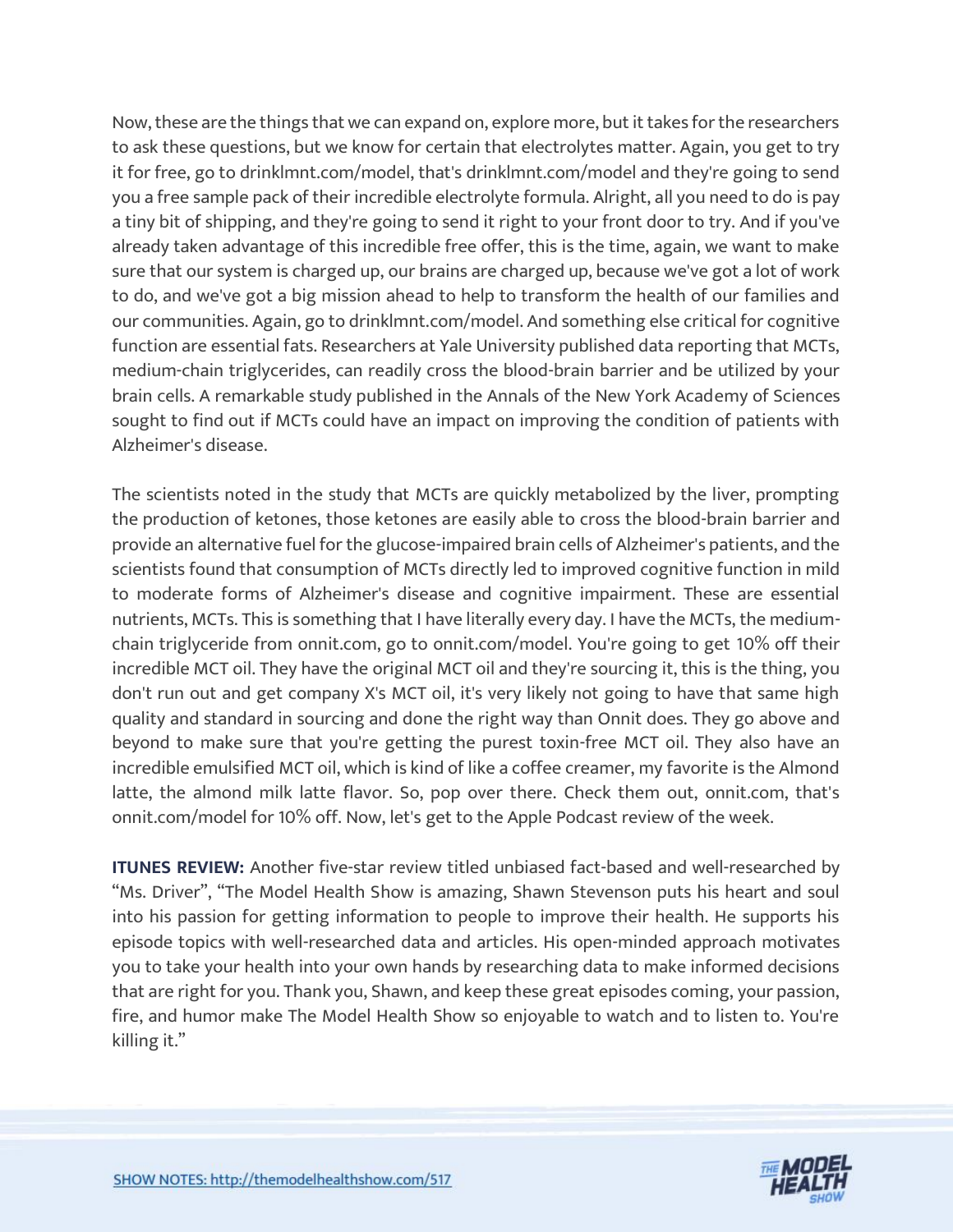**SHAWN STEVENSON:** Thank you so much, and we'll do. I appreciate you so much for leaving that review over on Apple Podcast, and listen, if you've yet to do so, please pop over to Apple Podcast and leave a review for The Model Health Show. And on that note, let's get to our topic of the day. Today we're diving into the FDA's vaccine advisory meeting, where the board members and expert advisors weighed in on whether or not to approve the use of Pfizer's booster shot. An alarm was actually raised by several experts due to a substantial lack of safety and efficacy data. To understand how we got from there to here, we need to first take a look at the efficacy of the original mRNA vaccine trials that fostered the newly invented emergency use authorization tag. Now, the reason that we need to look at the original mRNA vaccine trials is to see the pattern of behavior, because the data that we're about to cover demonstrates that Pfizer and Moderna already have a sort of questionable history in reporting from their mRNA clinical trial data. The Moderna and Pfizer vaccine trials were conducted as expected with a control group. This is a group within the trial, who were given a placebo and not the actual vaccine.

However, during the trial and after the vaccines were given emergency use authorization, the vaccine companies conducting the trials decided to break protocol and notify the control group that they were not really given the vaccine. This is supposed to be a blinded trial, a placebo-controlled blinded study, but they broke protocol and notified the control group during the trial that they were not really given the vaccine. These test subjects in the control group were then offered the opportunity to be vaccinated and a huge percentage of the control group were then given the vaccine under the guise that it was the righteous thing to do to offer to them so that they're not left out of this miraculous protection that was deemed to be given with this fast-tracked vaccine, even though it broke the very Code of Conduct in research that was used to get the vaccines approved for use in the first place. Dr. Carlos Fierro who ran one of the clinical trials, says every participant was called back after the FDA authorized the vaccine. "During that visit, we discussed the options, which included staying in the study without the vaccine," staying a member of the control group even though they were now un-blinded.

He says, "and amazingly, there were people, a couple of people who chose that." Who chose to stay a part of the control group, even though they were now un-blinded and understanding we have blinded controls because of the influence of just our psychology on the response of our biology? Our thoughts create chemistry in our bodies, so now our perception of the medication that we may or may not have taken is going to be influenced, our bodies are going to respond differently, knowing whether or not we're actually taking said drug. So, there are multiple layers here, and even though they chose to not get the vaccine and to remain a part of the control group who are unvaccinated, now their psychology has shifted and that's playing a part as well. Again, this is the clinical trial data that the pharmaceutical companies were using

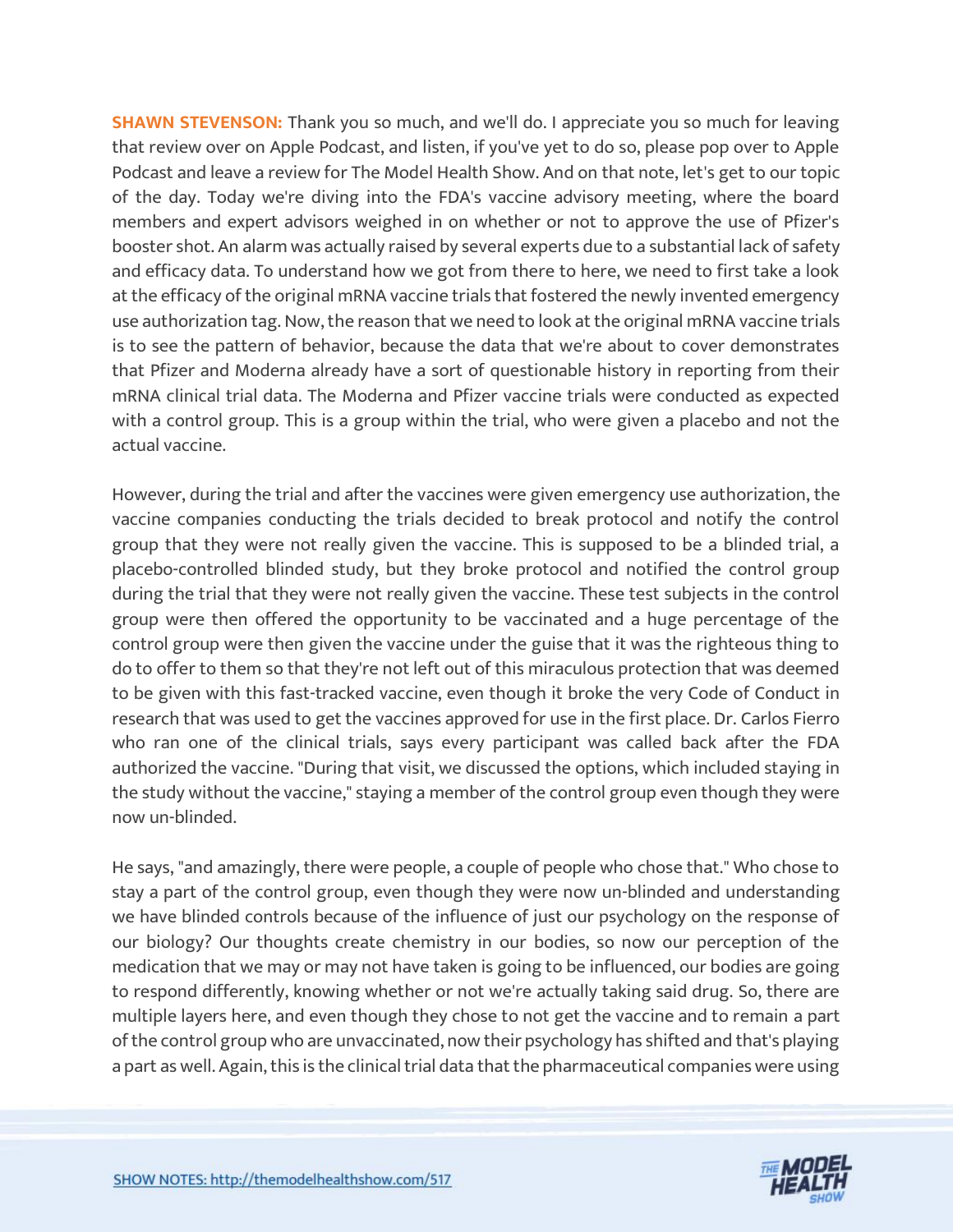to get approval from the FDA, and they were just like, you know what? We're not going to finish this out like we said we would. They intentionally un-blinded the test subjects out of the kindness of their hearts to give them the new vaccine, and by doing so, intentionally eliminating some of the most vital data that was promised to come from these trials.

Dr. Steven Goodman, a clinical trial specialist at Stanford University says, losing both control groups make it more difficult to answer some important questions about COVID-19 vaccines. "We don't know how long protection lasts." And he says, "we don't know efficacy against variants for which we definitely need a good control arm, and we also don't know if there are any differences in any of these parameters by age or race or infirmity." Now, he was talking about the vital data that could be gathered about protection against variants, about how long does protection last, and other major things that could be gathered from clinical trials that simply were not done. This deceitful decision happened months ago before we found out that the promised protection doesn't last very long before we found out that their subpar efficacy against variants before we saw how clearly that these vaccines don't reduce transmission in a substantial way versus being unvaccinated. Could we have learned a lot more if the placebo group remained a placebo group? Absolutely. The report goes on to say, "Clinical trials that include a placebo group are the surest and most definitive ways to gather information about vaccine effectiveness.

Things are getting crazy. Already, we're seeing that there's an issue here with the very beginning of the data being submitted to the FDA and things not really panning out as promised. So, let's just start here. If you actually want to see how two sets of people fare in this pandemic, those who are vaccinated versus those who are unvaccinated with true controlled variables, then it's fraudulent to suddenly pull the plug on the placebo group, but fraudulent behavior isn't anything new to Pfizer. Pfizer was convicted of criminal activity in order to pay the largest healthcare fraud settlement in the history of the Department of Justice, in the history of the United States Department of Justice for fraud. This isn't made up. It is. Pfizer was ordered to pay \$2.3 billion for their fraudulent activities, and this is only what they got caught doing. Trust and believe, they have the most powerful legal team in the universe. Aliens, the aliens, the people who see it today, the alien footage, the aliens are coming to study pharmaceutical company's lawyers, alright, they're just like, these folks have the power over the globe, right?

But seriously though, Pfizer also pushed... And so, this is them getting convicted of a massive healthcare fraud, but Pfizer also pushed Prempro to the market, a drug used to treat symptoms of menopause with questionable safety data and ended up causing breast cancer in countless victims and eventually paying out over a billion dollars for their crime, which again, to them, it's nothing, it's nothing. Now I want you to keep in mind, it takes a minor miracle to

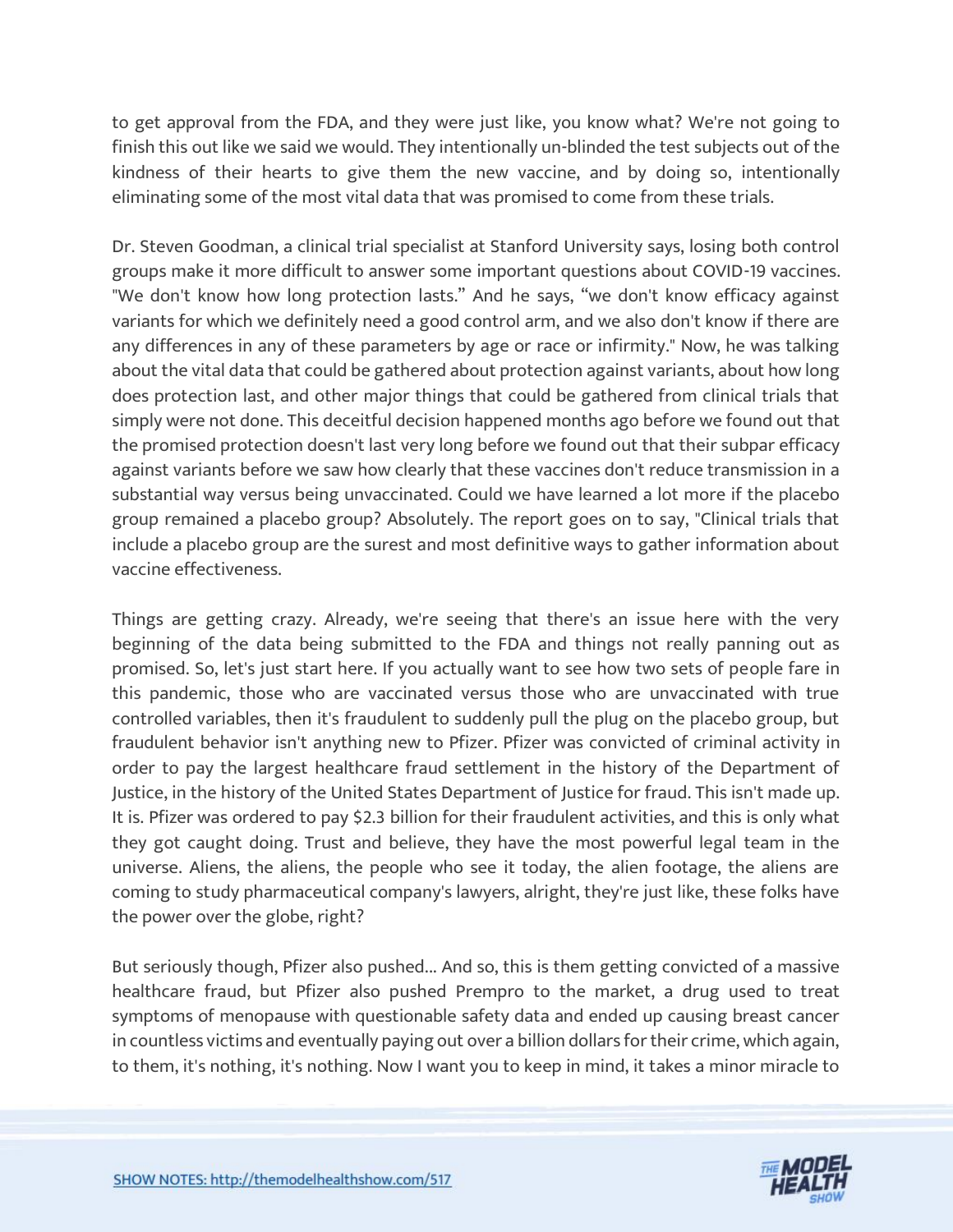get justice for the people who are injured, who have their lives destroyed, or even die from the negligence of pharmaceutical companies and the entities that profit from them. This is just how our system works and we're going to talk more about that. What does the actual data show? The peer-reviewed evidence on this statement. Now, just this week, as of this recording, another one of Pfizer's billion-dollar drugs was finally pulled from the market, being that smoking is a significant cause of cancer, the smoking cessation drug from Pfizer called Chantix was a massive hit. Take Chantix to help you to quit smoking, so that you can reduce your risk of cancer, but Chantix was pulled from the market this week because it... You guessed it, increases your risk of cancer. This is poetry. You just can't make this stuff up.

Now, you hear stories like this, and it makes you wonder, were there any warning signs, were there any early warning signs from the clinical trials that got Chantix approved in the first place? And I'll let you check it out for yourself. Check out this commercial from Chantix and yes, this is a real commercial.

Herb quit smoking with Chantix and support. Talk to your doctor about Chantix and a support plan that's right for you. Some people have had changes in behavior, hostility, agitation, depressed mood, and suicidal thoughts or actions while taking or after stopping Chantix. If you notice agitation, hostility, depression, or changes in behavior, thinking, or mood that are not typical for you or if you develop suicidal thoughts or actions, stop taking Chantix and call your doctor right away. Talk to your doctor about any history of depression or other mental health problems which can get worse while taking Chantix. Some people can have allergic or serious skin reactions to Chantix, some of which can be life-threatening. If you notice swelling of face, mouth, throat, or a rash, stop taking Chantix and see your doctor right away. Tell your doctor which medicines you're taking as they may work differently when you quit smoking. Chantix dosing may be different if you have kidney problems. The most common side effect is nausea. Patients also reported trouble sleeping and vivid, unusual or strange dreams. Until you know how Chantix may affect you, use caution when driving or operating machinery. Chantix should not be taken with other quit-smoking products.

The urges weren't like they used to be and that helped me quit.

Talk to your doctor to find out if prescription Chantix is right for you.

**SHAWN STEVENSON:** Most of the commercials was side effects. The side effects aren't just pulled out of the air, these are things that the red flags get raised during the clinical trials. It was mostly side effects. Hopefully, you watched the video of this episode so that you can see the studies on screen. You can also see these commercials with yourself because it's definitely entertaining. Go to themodelhealthshow.com/booster. That's where you're going to find the

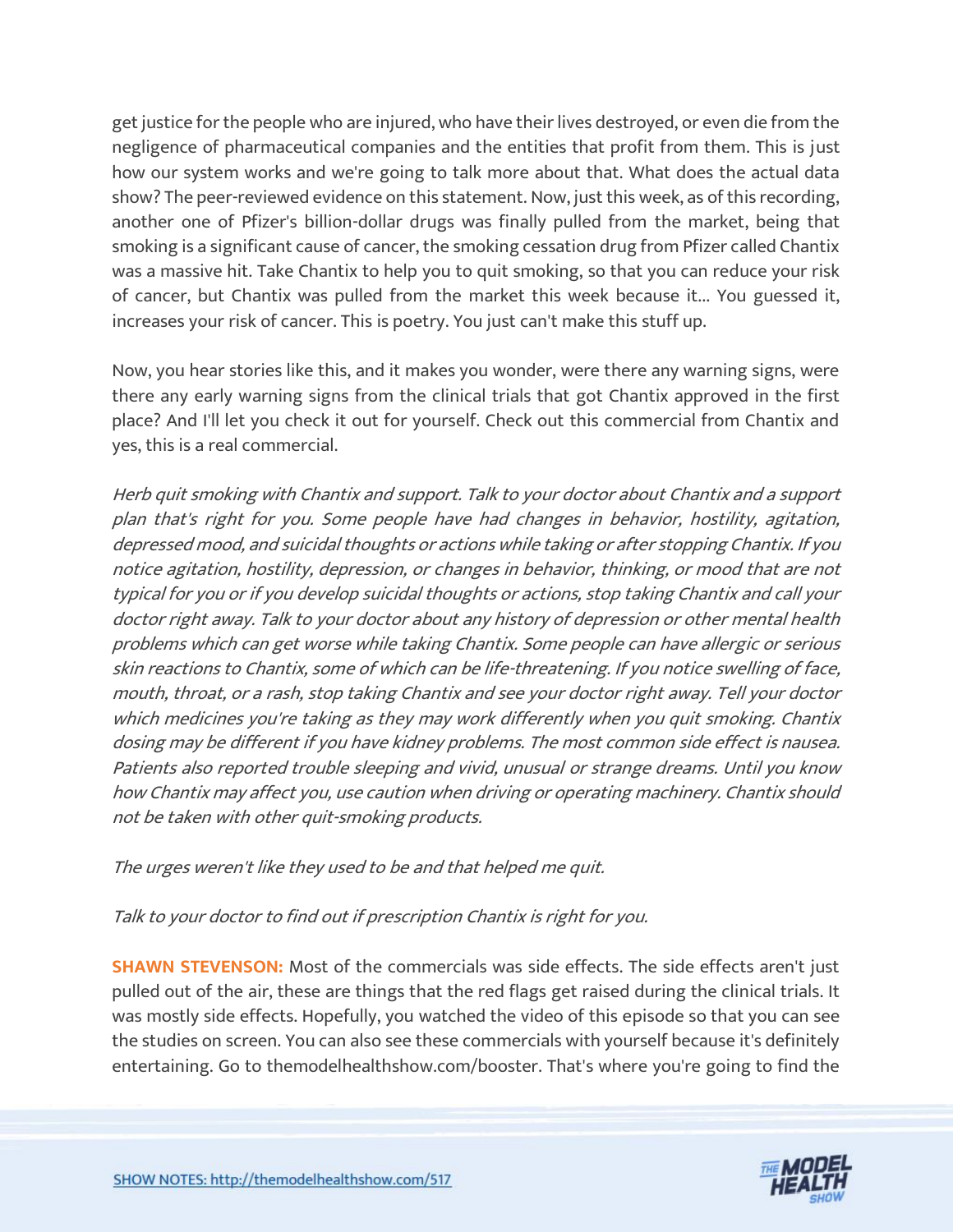exclusive video for this episode, themodelhealthshow.com/booster. Now, that commercial reads a bit like a suspense movie as they're breaking down all the possible things that can go wrong. And speaking of suspense movies, we've got another commercial from Chantix, this time with movie star Ray Liotta. Yeah, Ray Liotta, from Goodfellas, from Unlawful Entry, from Cop Land. Check out what Mr. Ray Liotta has to say about Chantix.

Ray Liotta: I'm Ray and I quit smoking with Chantix. I tried cold turkey, I tried the patch, they didn't work for me. I didn't think anything was going to work for me until I tried Chantix.

#### Chantix along with support helps you quit smoking.

#### Ray Liotta: Chantix reduced my urge to smoke. I needed that to quit.

When you try to quit smoking with or without Chantix, you may have nicotine withdrawal symptoms. Some people have changes in behavior or thinking, aggression, hostility, agitation, depressed mood, or suicidal thoughts or actions with Chantix. Serious side effects may include seizures, newer, worst, heart, or blood vessel problems. Sleepwalking or allergic and skin reactions, which can be life-threatening. Stop Chantix and get help right away if you have any of these. Tell your health care provider if you've had depression or other mental health problems. Decrease alcohol use while taking Chantix. Use caution when driving or operating machinery. The most common side effect is nausea.

#### Ray Liotta: I can't tell you how good it feels to have smoking behind me.

## Talk to your doctor about Chantix.

**SHAWN STEVENSON:** Some of the side effects can be aggression and hostility. We don't need Ray Liotta with any more aggression or hostility. And as Ray is taking Chantix, he has no idea that it increases your risk of swimming with the fishes. It's now pulled off the market after making billions for Pfizer due to it being a carcinogen, a source of carcinogens, cancer-causing agents. Now, again, it's a revolving door of dangerous drugs being sold to trusting citizens, then massive amounts of people being injured or even killed, but this isn't just Pfizer, this is an industry-wide system of corruption by drug companies. A report from the International Journal of Health Services found that in a recent 17-year time span in the United States, unsafe drugs were prescribed more than 100 million times before being recalled. This is just the stuff that they caught, a hundred million times before the drugs are recalled. The EJS Center for Ethics at Harvard University states that properly prescribed drugs, properly prescribed drugs cause nearly two million hospitalizations every year, and another 840,000 hospitalized patients are

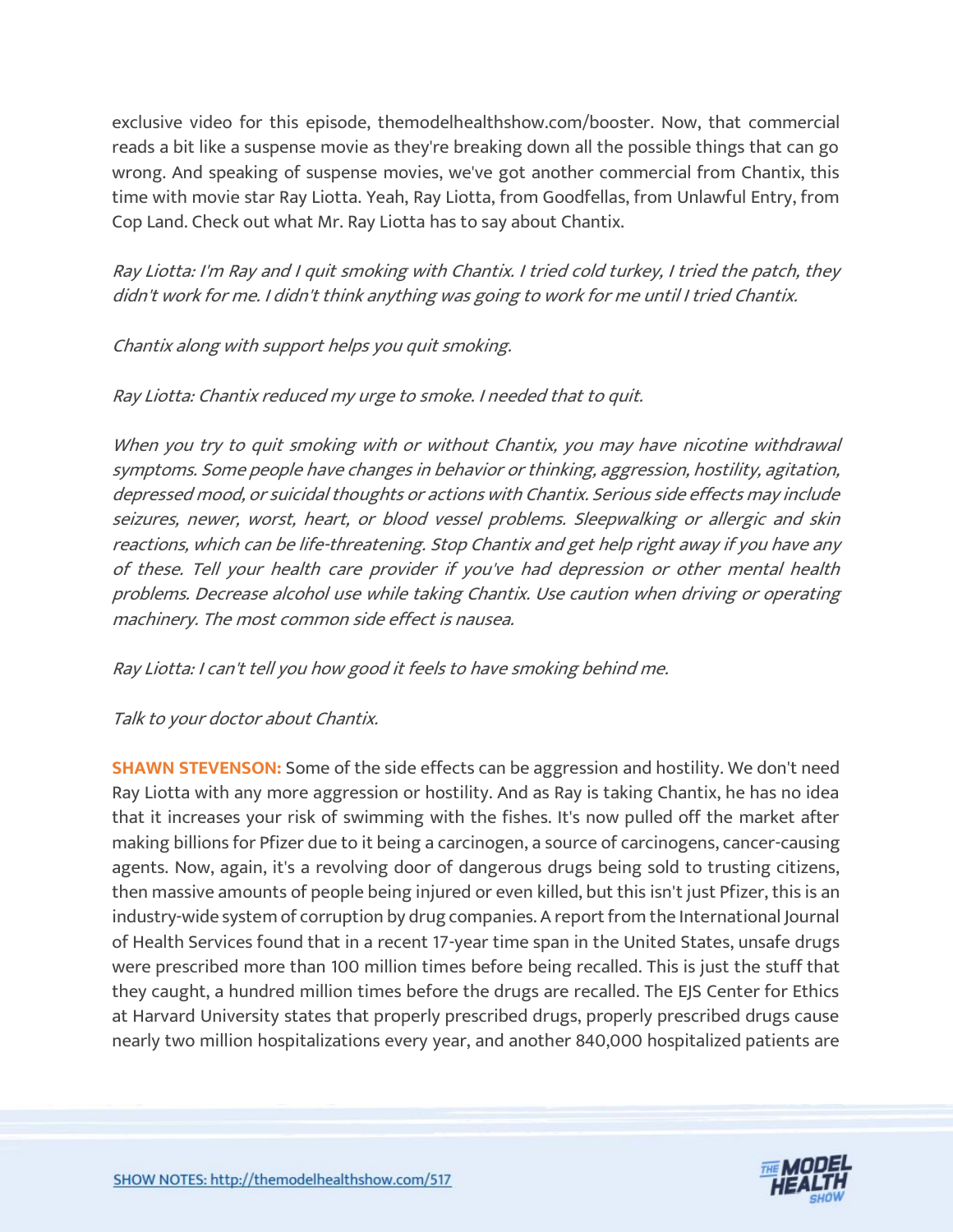given inappropriate medications that cause serious adverse reactions. For a total of nearly 3 million serious adverse drug reactions every year, every year.

The Harvard researchers reported that approximately 200,000 of Americans die every year at the hands of pharmaceutical companies. Approximately 200,000 Americans die every year from prescription drugs here in the United States. How often do you hear anything about that? The Center for Ethics at Harvard states "The FDA does not acknowledge these facts and instead gathers a small fraction of the cases." And that's the thing, pharmaceutical companies don't do this kind of damage alone. Health care providers, government officials, the media, and of course the FDA have all been complicit in the damage that pharmaceutical companies are doing and the billions in profits that they're making annually, and they're all getting a hefty slice from it. This is not just conjecture. We did a master class recently on the FDA, so definitely check that out if you haven't done so, it is incredibly eye-opening. But some of the key points from that. You would think of the FDA would, "crackdown" on these deadly incidents. Again, 200,000 Americans killed every year from pharmaceutical drugs. They crack down on these incidents to protect US citizens, but then you'd be failing to realize that pharmaceutical companies actually provide the FDA with nearly half of their overall budget, and pharmaceutical companies provide upwards of 75% of the FDA's scientific review budget.

In fact, pharmaceutical companies provide billions of dollars in funding to the FDA every year. Not millions, not hundreds of millions, billions, with a B. The very organization responsible for regulating drug companies is massively funded by those same drug companies, and we talk more about why that is in that masterclass on the FDA, but here's an analysis that was published in the Journal of Law, Medicine and Ethics titled Institutional Corruption of Pharmaceuticals and the Myth of Safe and Effective Drugs. The study states, "The pharmaceutical industry has corrupted the practice of medicine through its influence over what drugs are developed, how they are tested, and how medical knowledge is created, and heavy commercial influence has compromised Congressional legislation to protect the public from unsafe drugs." The report goes on to state that, "The authorization of user fees in 1992 has turned drug companies into the FDA's prime clients, deepening the regulatory and cultural capture of the agency. Industry has demanded shorter average review times and, with less time to thoroughly review evidence, increased hospitalizations and deaths have resulted. Meeting the needs of the drug companies has taken priority over meeting the needs of patients. Unless this corruption of regulatory intent is reversed, the situation will continue to deteriorate."

What are some of the other results seen by this corrupted system where the FDA is funded massively by pharmaceutical companies itself? Well, the FDA's rejection of new drugs has plummeted since they began being financed by pharmaceutical companies, and they've also

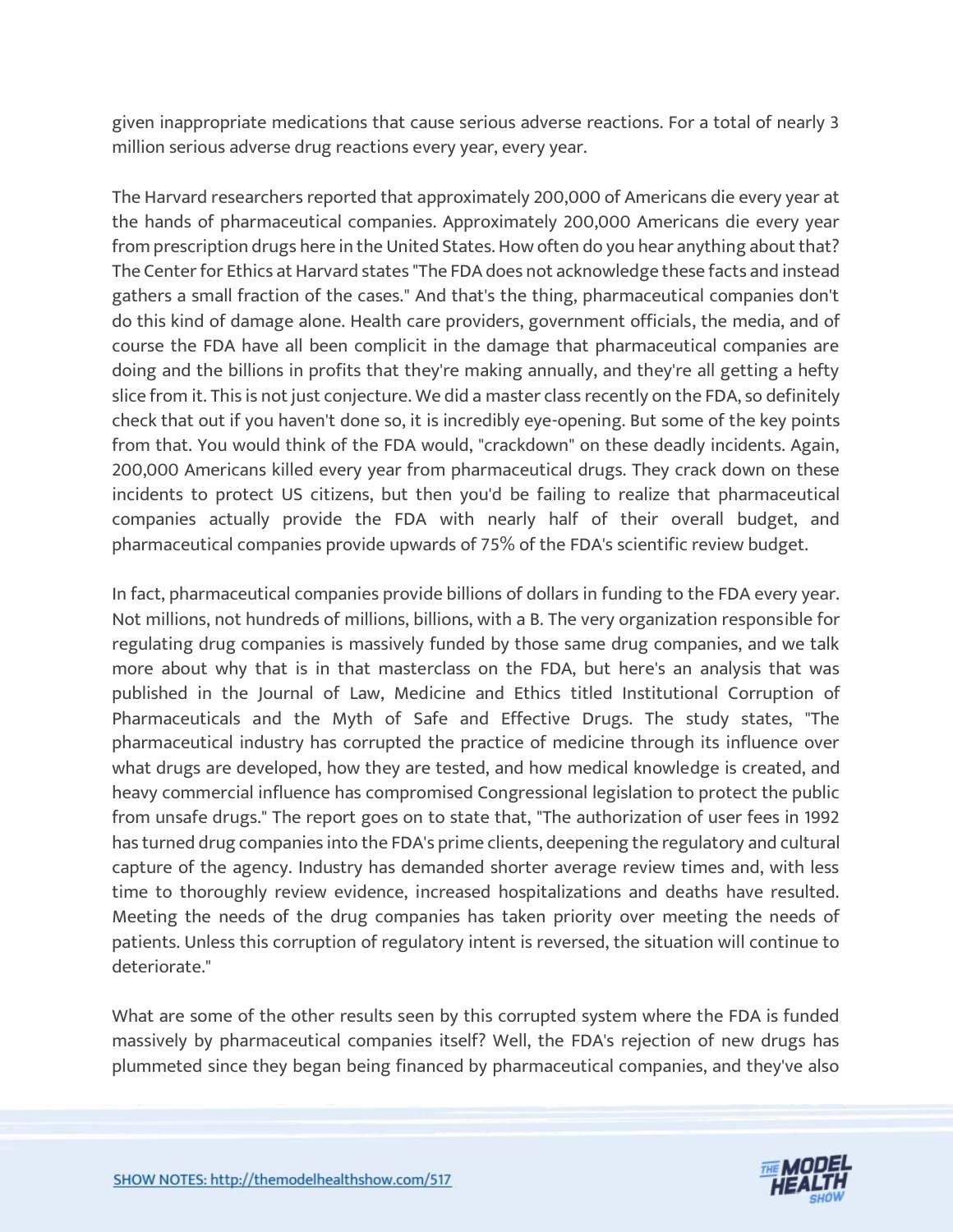during this time span approved some of the most deadly drugs in history, including the opioids that have killed about half a million American citizens. Not only do pharmaceutical companies provide the FDA with massive amounts of funding that would clearly be a conflict of interest, the FDA and pharmaceutical companies also engage in a revolving door of sharing employees. People leaving the FDA and getting cushy jobs at pharmaceutical companies or going from pharmaceutical companies and coming on board at the FDA, and all of this insider information innately being there. For example, the former FDA commissioner, Scott Gottlieb, left the FDA. The FDA commissioner left the FDA and joined Pfizer as a member of its board of directors, just prior to the beginning of the pandemic in 2019. And overall, nearly 30% of FDA employees leave the FDA and get high-paying jobs at pharmaceutical companies.

This would logically make you wonder what the FDA employees may be doing to ensure their cushy jobs later to get in the good graces of pharmaceutical companies and the rewards that they're seeing later on. Now, there's also an approval board of physicians working with the FDA, who are responsible for reviewing the pharmaceutical company's data for their drugs and clear the drugs for approval if they choose. That's what we're talking about today. The approval board for the FDA looking at these booster shots. Now, an analysis published in the Journal of Science found that nearly 40% of the physician advisors on FDA approval boards received money from pharmaceutical companies at some point after they approved a drug. It might have been three months later, it might have been a year later, but somehow money from the pharmaceutical company lands in the pockets of the physicians in the form of cash payments, grants, or other means. Money was also found changing hands when certain drugs were not approved. The report also tracked payments received from the competitors of drug companies seeking approval.

Now, this unethical behavior is so business as usual that the numbers aren't even hidden. This is not difficult to find. And it's become such a part of that culture where it's just like, we're not paying you to vote to approve our drug right now because that would be too obvious. Six months later though, funny enough, the pharmaceutical company sends some money or provides a grant to that FDA advisory member. So, it's just like, oh, nobody... It's nine months later. It doesn't count. And this is how you start to see how the game is played, unfortunately. And if you look at what are the results of that, and you look at the phenomenon of so many drugs getting approved that are later recalled because they end up killing people, this is not a rare occasion, this is happening daily. And these foundational principles that are guiding and controlling these systems that we're all looking to right now, we're looking at the headlines to see, what's the FDA say? It's a foundation, it's an undercurrent of corruption and unethical behavior, and it just... It is. It is.

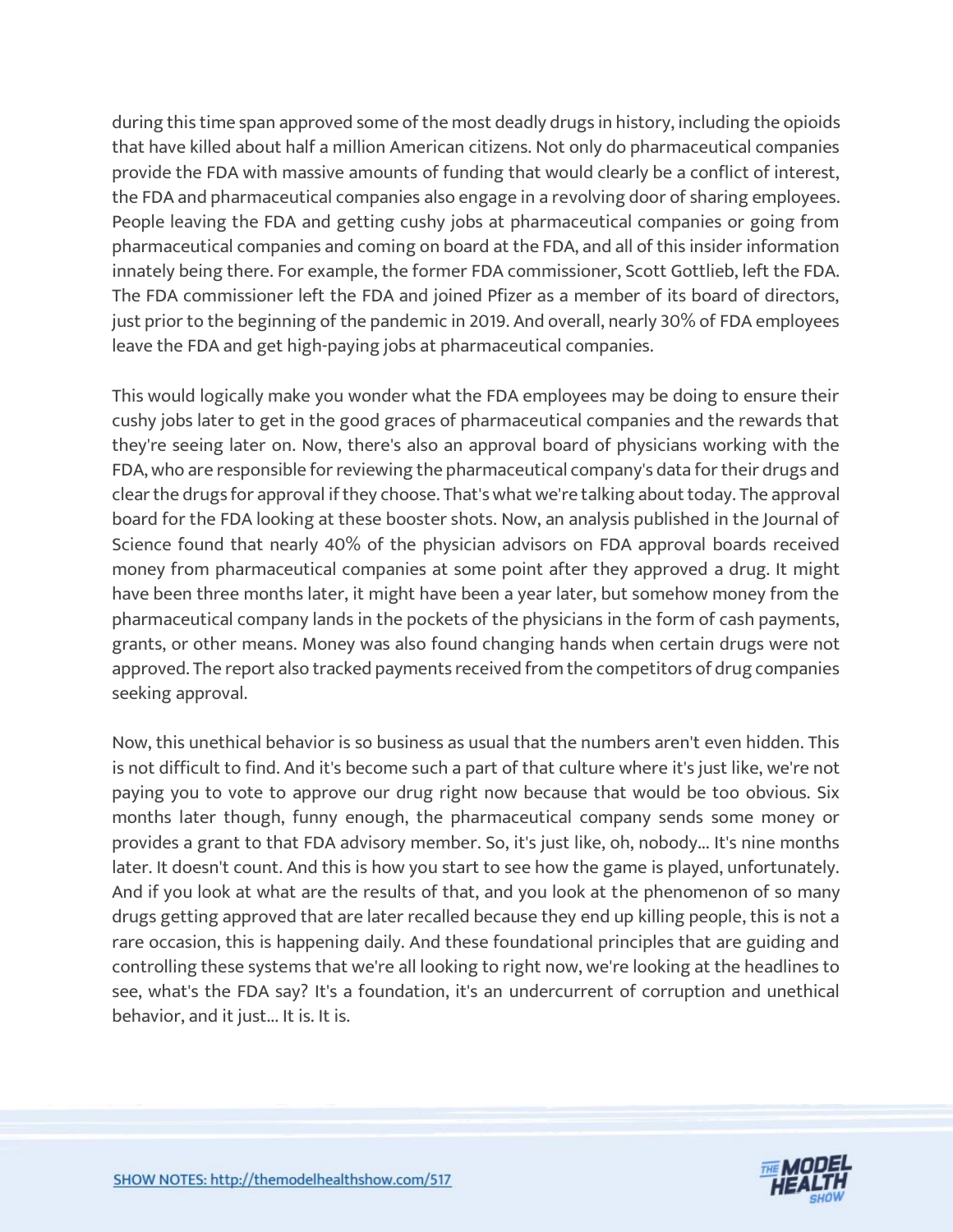Now, what about government officials who also helped to create the policies that enable drug companies to get away with this stuff, and also enable the drug companies to profit mightily from our society's collective sickness, and enable these drug companies, as mentioned, to avoid punishment for the vast majority of crimes that they commit? Because this is a fact. These legal teams, the vast majority of crimes that they commit, the vast majority of people that they harm, they get away with it. So, what about the government officials who help create these policies? Well, approximately, this is a new report, approximately two-thirds of all US Congress members received payments from pharmaceutical companies in 2020. Come on. Come on. They make it too easy. They make it too easy to call 'em out. I mean, it's just again... How are we allowing this to happen? It makes no sense whatsoever. Except people... They have their own agenda. It's not to say that these politicians aren't bad people, but they have their own agenda. They're trying to push their policy through, they're trying to get elected, trying to do whatever it takes, so they can help people. Many of them have that perspective. So, if that means that they're getting some money from pharmaceutical companies, so be it. The pharmaceutical companies are supposed to be helping and serving and all those good things.

They don't know, they don't know the data, and if they do, and they still take that money, that's when I have a problem. Now, while the drug industry gave money to a broad range of candidates, it focused in particular on those on key committees that oversee healthcare legislation. Now, what about the media? Why aren't major news networks exposing the corruption and all of the damage being done to US citizens? Why isn't this getting exposed? Why isn't this front-page news? Why isn't this breaking news? Well, major news networks receive billions of dollars in funding from pharmaceutical companies. They're paying their bills. You don't bite the hand that feeds you. That's not going to happen. Nearly every major news network in the United States also shares at least one board member with at least one pharmaceutical company. Former Washington Bureau Chief and Professor of Political Science at Harvard University, Dr. Paul Weaver states, "The news media and the government are entwined in a vicious circle of mutual manipulation, myth-making, and self-interest. Journalists need crises to dramatize news, and government officials need to appear to be responding to the crises. Too often, the crises are not really crises but joint fabrications. The two institutions have become so ensnared in a symbiotic web of lies that the news media are unable to tell the public what is true, and the government is unable to govern effectively."

The news, public health officials, the FDA... Taking advice from any of these entities or anyone spouting off the talking points of these entities is very close to insanity. It's like grabbing your running shoes, slipping them on, and then tying both of your shoes together, tying them to each other, and then taking off on a full sprint. It's abandoning logic. And you're going to bust your ass. That's what it's like, taking the advice of public health officials, of the FDA, of the news, and unfortunately, millions of our citizens are so inundated with these voices, with these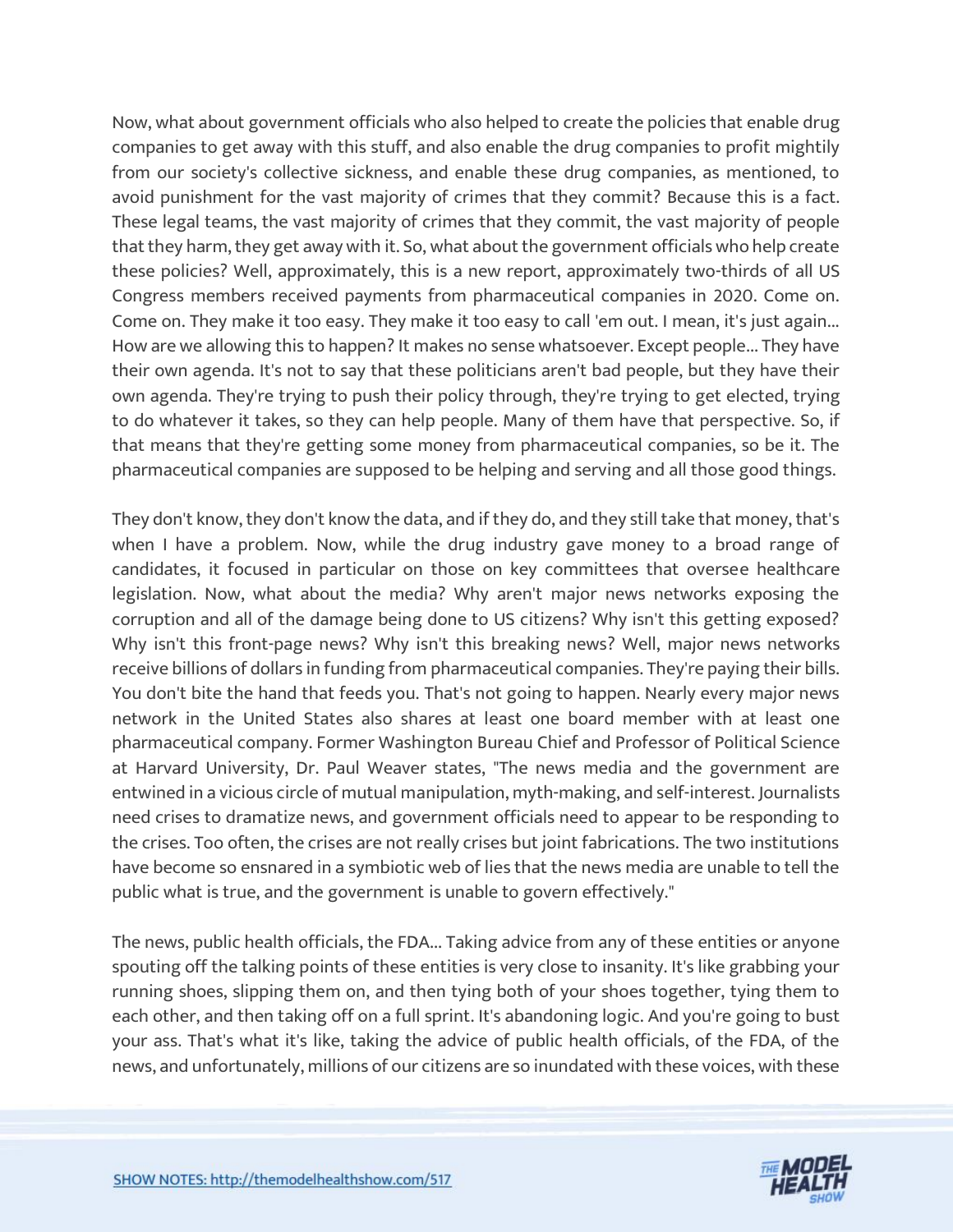corrupt entities perspective about how things should be done, that they can't even see that they're tying their shoes together. So, the first thing is for us to make sure that we're not tying our own shoes together, alright? Maybe we don't even have shoestrings, maybe we have the slip-on joints, maybe we do some slip-on for the jogging, to go jogging. But from there, we can start to demonstrate so that others can see that we're not tying our shoes together. That's much more efficient way of getting to where you want to go, right? And maybe we can start to instruct them on a better way to do it, once they see like, "Hey, you're getting different results than I'm getting over here." We have to have patience because if you've ever taught a little one to tie their shoes, you got to have patience.

We think that we're so evolved, but the way that we're operating, a lot of times, especially today, is just like big grown-up babies, so having some patience, having some understanding, and most importantly, doing the right thing ourselves. Not taking advice from corrupt entities because it's just illogical. Now, the latest incident that we're analyzing is the expedited approval of largely unproven booster shots for tens of millions, if not hundreds of millions, of Americans. What do I mean by unproven? Well, a new drug, especially one that is as untested for safety and efficacy as the proposed boosters, would require a large study group of thousands of people and, ideally, years of safety and efficacy data. Well, that was already skipped for the first round of vaccines to get approved, so Pfizer obviously felt that the door of low standards for approval would remain open, and so what safety and efficacy data did they bring to the table for this FDA advisory meeting, to get the boosters approved? Was it thousands of test subjects? Nope. Was it thousands of test subjects? Uh-huh. The booster trials only included 329 people. They included substantial amount of elderly participants, 65 and up, who are considered the priority population for boosters.

They only included 12 elderly test subjects. Did they at least track the data for 6-12 months to ensure some semblance of safety and efficacy of the booster? Mm-mmm. There's only two months of data, just two, just two. Study data like this proposed to be used for boosters for millions, tens of millions, potentially hundreds of millions of citizens. This kind of data should be laughed out of the building, yet it actually made it to a vote. And a plethora of experts had to weigh in and plead with the FDA to not approve these boosters based on the concerning safety data that we already have. From the initial vaccine campaign, the vote went forward and the panel of advisors of the FDA recommended against approval of the Pfizer booster vaccine for people 16 years and older, with a vote of 16-2. Now, it may seem like logic reign supreme with 16 of the FDA advisors voting not to approve the boosters for citizens 16 and older. But what concerns me is, that two of the FDA advisors, despite the massive lack of safety and efficacy data for the boosters, still voted to approve them. But my concern isn't unwarranted because this system is going to do what it always does, ignore reason and experiment with the health and safety of the American people.

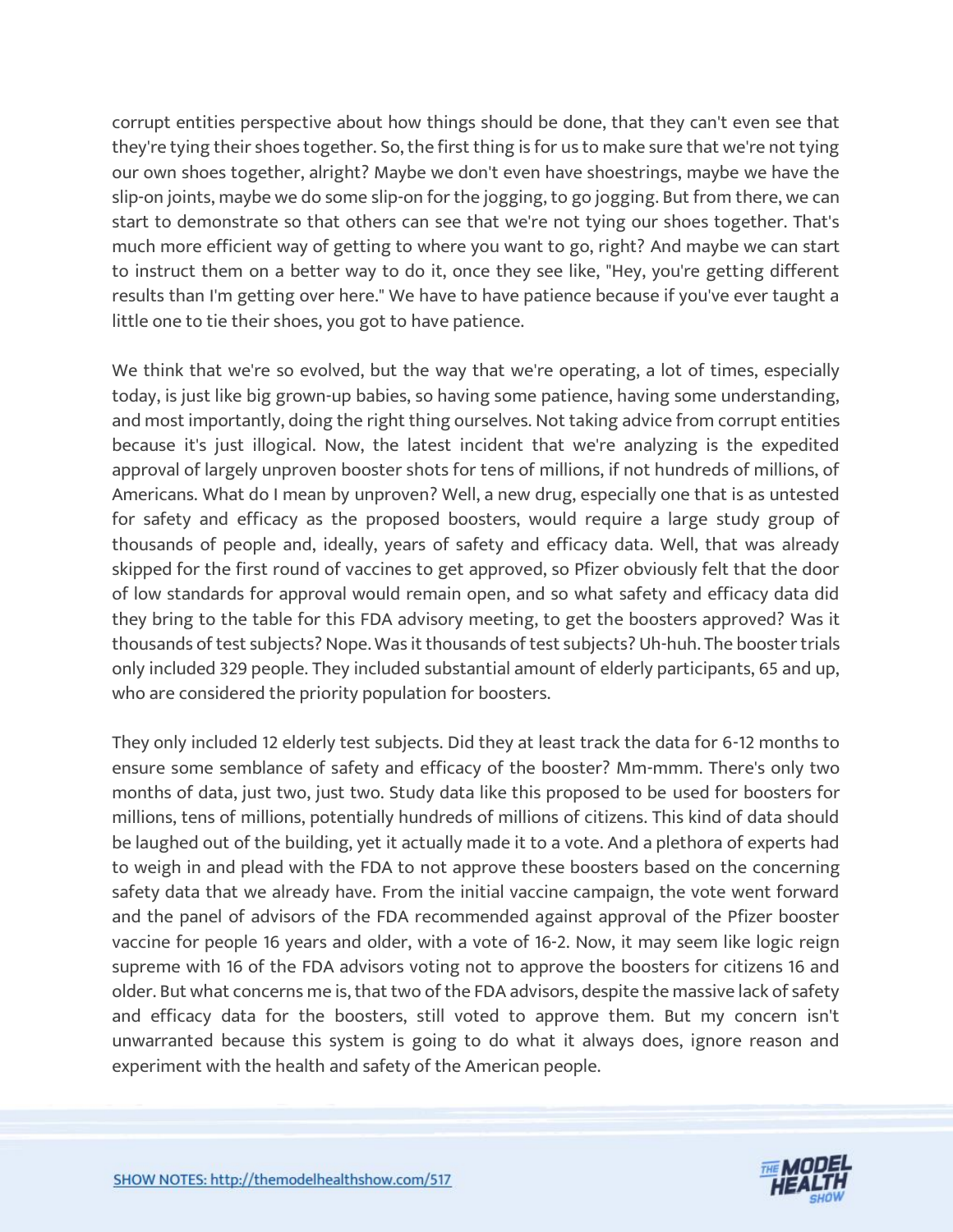We've already covered this, that was all tracking up, going through, and looking at historically, how have these situations functioned to get us to this point? Because, after voting 16-2 not to approve the vaccine booster for people 16 and older, the FDA advisors took a pause during the meeting, and voted again, this time unanimously, all 18 votes to approve the booster for people 65 years and older, as well as people who are at high risk for severe COVID symptoms. Now, who's at high risk for severe COVID symptoms? People who are overweight or obese, people who have heart disease, diabetes, and other pre-existing conditions, basically, couple hundred million Americans would qualify as high-risk and qualify for the booster, approved for the elderly and "at-risk people here in the United States", is a loophole big enough to drive a fleet of trucks through that are filled with vaccines. They actually did many of the same sleights of hands to approve these vaccines in the first place. I already detailed how they corrupted the placebo group in the vaccine trials by actually giving them the vaccine instead. But what most people have no idea about is, though the vaccines were promoted to reduce severe symptoms, that was not what was demonstrated in the clinical trials. The vaccines were found to reduce the risk of mild symptoms.

There's a great review on this in the BMJ, one of the most prestigious peer-review journals in the world that we'll have for you in the show notes. We're going to do more on this to break this down because, for a time period, all the headlines were touting a pandemic of the unvaccinated. So clearly, the vaccines were as promoted even though it wasn't seen in the clinical trials as reducing severe symptoms in folks who were ending up in the hospital. To the tune of 99% of folks hospitalized were unvaccinated. That's what the headlines were saying, though that is factually not based on controlled unbiased data, it's based on observational data and an unethical manipulation of numbers. An article published in the New England Journal of Medicine titled, "Placebo-Controlled Trials of COVID-19 Vaccines-We Still Need Them." That's the title. I didn't add the "We still need them." The title of the paper is "Placebo-Controlled Trials of COVID-19 Vaccines-We Still Need Them." And it states, "Observational studies are subject to substantial biases and are much less amenable to unambiguous interpretation." Substantial biases, number one, easily manipulated biases, and less likely to be clear interpretations. That's what their statement means.

This is basic science stuff. What? This doesn't have to be controversial; this is basic science stuff. If it was true, that's great. But again, we've already broken down the entities that are saying these things. How on Earth could you believe them even for a second? Why would you believe them? They've shown you who they are. When they show you who they are, believe them? That's what you should believe. Now, another big part of this that was seen in the clinical trials for the mRNA vaccines to get approved was highlighted in an analysis by Dr. Ron Brown in his work in epidemiology. And we actually had Dr. Brown here for The Model Health Show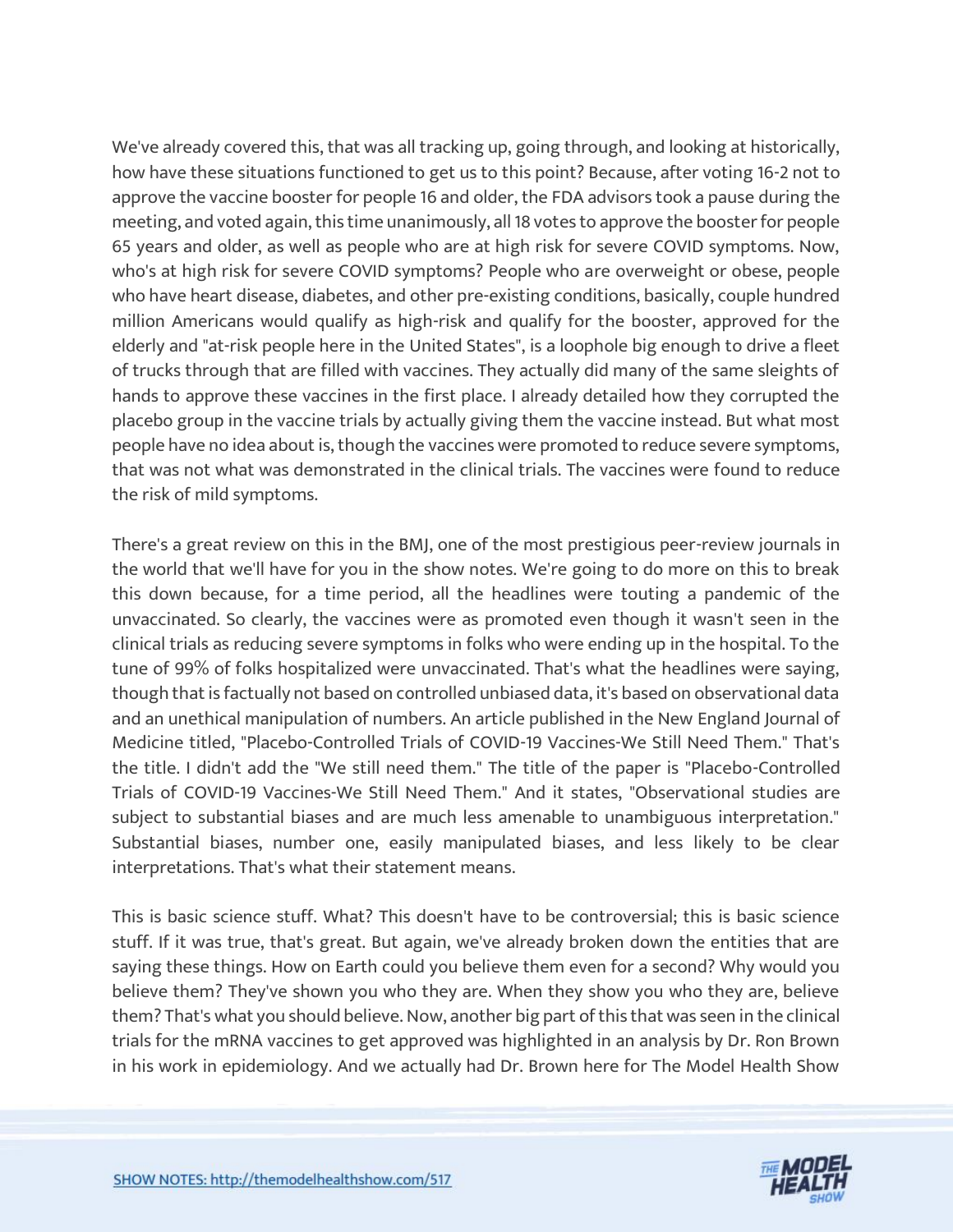audience to kind of break down his peer-reviewed study, analyzing the results from the Pfizer and Moderna clinical trials. And hopefully, you listened to that episode or watched that episode, but essentially... And this was the peer-reviewed study titled "Outcome Reporting Bias in COVID-19 mRNA Vaccine Clinical Trials," because what was used to thrust this forward and hit all the headlines was that Pfizer had a 95% effectiveness and Moderna had a 94% effectiveness, which sounds amazing. And truly, again, when I heard this, my first inclination was like, "That's pretty remarkable." And I also have a degree of experience in understanding these entities, and so I hold my skepticism as well.

But both are optional. This can be successful, okay. My skepticism that they're doing the same thing they usually do, okay as well. Let's just follow the science here. Actually, follow the science, not just because it sounds like a thing to say, but actually follow the science. And so, Dr. Ron Brown was doing science, he was really using his experience in epidemiology in breaking down the data. And he did find, yes, Pfizer does have a 95% relative risk reduction. Relative risk reduction in the clinical trials. Moderna has a 94% relative risk reduction in the clinical trials. Yes, absolutely. But the relative risk reduction is not what actually equates to the individual's risk reduction in the real world. That number is the absolute risk reduction. The absolute risk reduction is your risk reduction as an individual taking the vaccine in the real world from the clinical data that they were able to compile. So, for Pfizer, the relative risk reduction was 95% but the absolute risk reduction, your risk reduction as an individual, based on their own data, was not 95%, it was not 70%, it was not 50%, it was not 10%. It was 0.7% risk reduction. Less than 1% absolute risk reduction.

Now again, these things should be everywhere. This data should be everywhere, just to bring some perspective, okay? Because it's not untrue that there is a 95% risk reduction, that's the relative risk reduction. And don't think that these multi, multi, multi, multi-billion-dollar organizations and scientists who are running these trials and publishing the data, don't know the difference, 'cause they know. They're just not going to share that with you because it doesn't sound good. It isn't good. For Moderna, 94% relative risk reduction, check. True. Absolute risk reduction, your risk reduction with the Moderna vaccine, your absolute risk reduction in the real world as an individual, 1.1% risk reduction. Note, 94% versus 1.1%. Which of those numbers is going to be compelling to someone if they find out, "Oh, this is 1% risk reduction? Why would I do that?" There's no context. There's no education about, "How do these things fit together?" It's not that the relative risk reduction means nothing, there's some potential benefit here. But does the benefit outweigh the risk in having a healthy risk-benefit analysis? That's not being done either. There's so many things that are shrouded in confusion, in mystery, in corruption. Historically, this is what they do. And the same thing is taking place here.

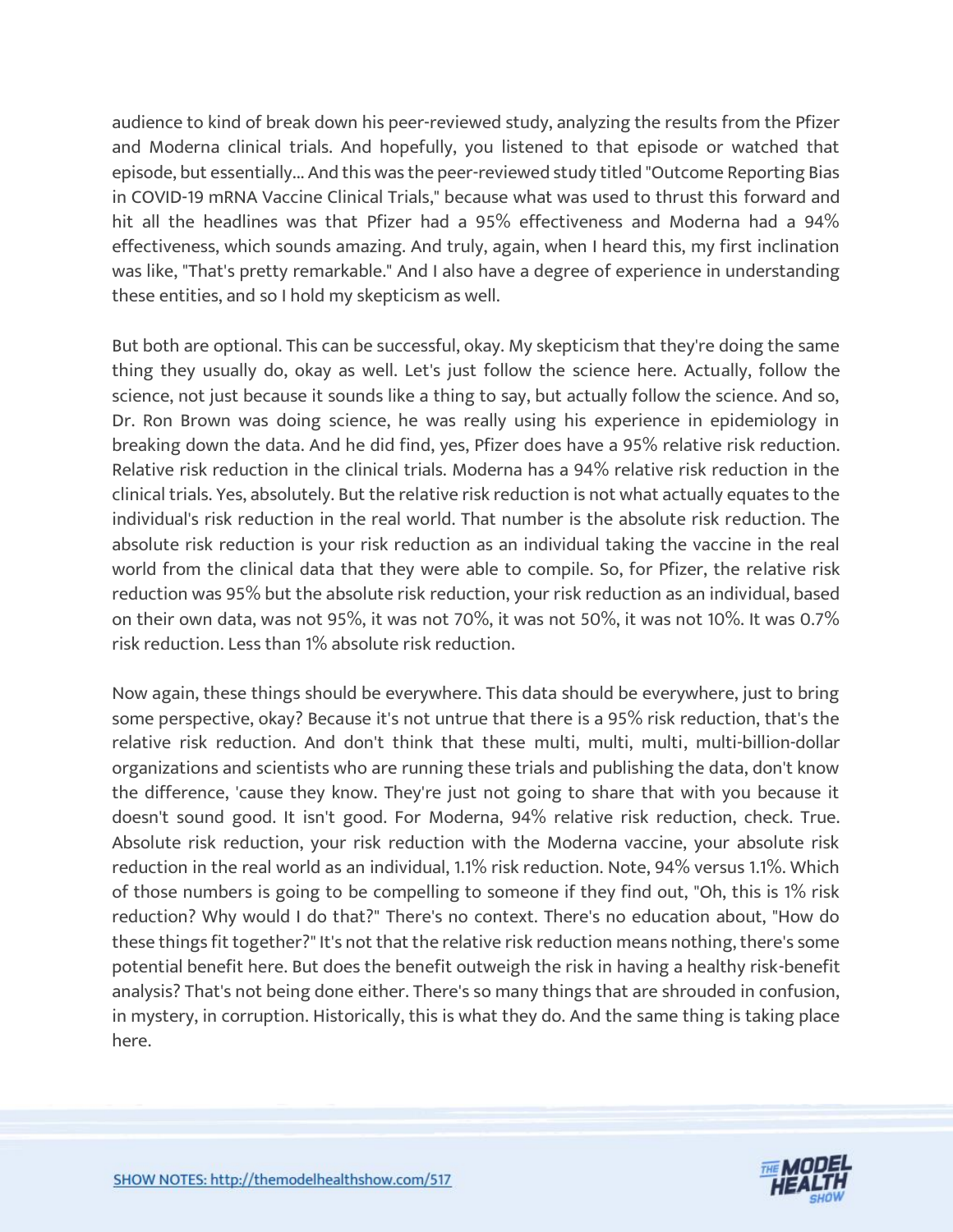Now, we'll talk more about how things have been framed as though hospitals have been overflowing with unvaccinated citizens in an upcoming episode because it's going to blow your mind. Again, I was open to that being a reality, I just looked at the data. I just look at the data. And it's true that some hospitals, just to give you a little preview, some hospitals have had a higher ratio of unvaccinated citizens. But it's equally as true that other hospitals have had a higher ratio of vaccinated patients. And other hospitals have had populations where they're closer to equal. They're all true. They're all true. We'll get to that, again, in upcoming episode, because it's going to take a lot to break all the data down but the 99% of hospitalized patients being unvaccinated it's absolutely insane to believe. It's just so far-fetched and inappropriate. But to look at who that tag line is coming from, who's telling you that? If you believe... Come on. This is what I'm calling forward today for now and forever, always, and forever. From this moment, from this moment on, shoutout to Shania Twain from this moment on. This is the time for us to truly maintain control of our mind and our logic and cultivate a higher level of skepticism for the entities that have a proven track record of corruption, of literally being complicit in killing people.

It doesn't sound good because it isn't good. And it's difficult for our logical mind to accept the fact that the entities that are entrusted with managing the healthcare of our citizens, here in our seemingly evolved and advanced society, that they would be corrupt, they would be complicit in murder. But it's real. This is crazier than any blockbuster movie you're going to see. And the sooner we can really embrace that and understand that the sooner we can change it. But we can't go on acting like this isn't happening. Now, I already reported in a previous episode that the CDC, I will put this up for you to see if you're watching the video, the CDC actually... And this is on their site, they said it themselves. The CDC stopped counting the majority of breakthrough COVID infections in vaccinated people. They stopped counting them. They stopped counting the majority of them. In the report, it states, "CDC transitioned from monitoring all reported COVID-19 vaccine breakthrough infections to investigating only those among patients who are hospitalized or die."

That's kind of funny because around nine out of 10 COVID cases are mild or asymptomatic. So, since they're not tracking, we have no idea how much vaccinated citizens have been contributing to these new waves of the pandemic. We have no idea. We do know based on the data, there's about an even likelihood of a vaccinated individual and an unvaccinated individual to contract a COVID infection and to transmit it, but this haze has just come over our policies and our public that have just put it all on people who aren't following the rules and making sure that they're getting vaccinated and it's their fault, and not looking at every step along the way, there's been things that just don't logically make sense, and one of those being, why would the CDC stop tracking the majority of the cases, especially if people are out there transmitting this virus? And yeah, we can say that one is... Yeah, we're looking at, okay, who's

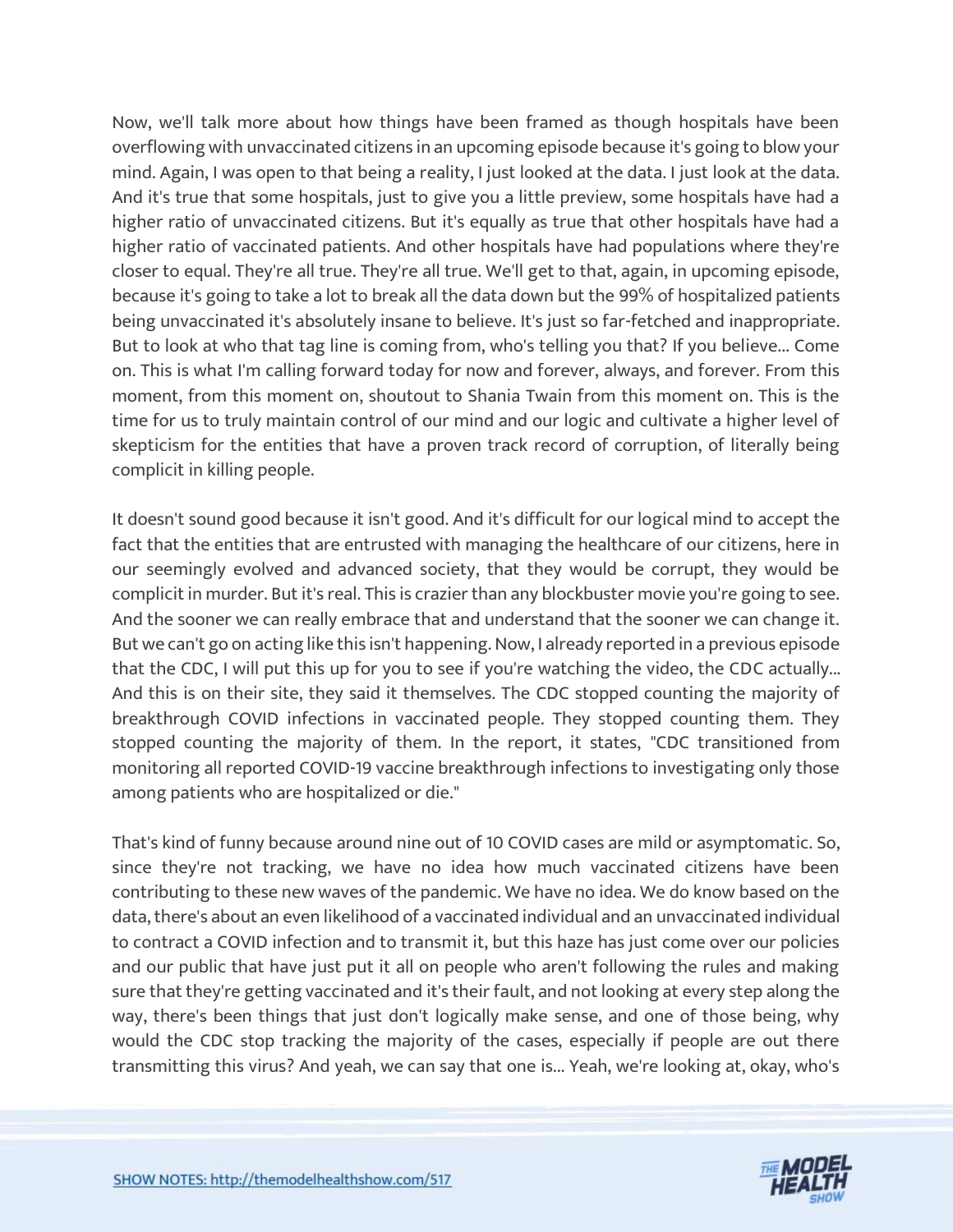hospitalized? So again, about nine out of 10 cases, they're not going to be hospitalized, and so that's proof positive, that's showing that the vaccine works, right? Prior to the vaccines being in existence, almost nine out of 10 people who contracted a COVID infection were asymptomatic or had mild symptoms, they were not hospitalized.

Even prior to the vaccines being in existence, the numbers are very, very similar, but there's no context. And it is. It's just what is. Now, they also reported that in the CDC, is coming from the CDC that quote, the number of... They say this themselves; the CDC is saying this themselves, they decided to stop tracking the majority of cases, and here's what they say, "The number of reported COVID-19 vaccine breakthrough cases is likely a substantial undercount of all the SARS-CoV-2 infections among fully vaccinated persons". It's simply an illogical thing to do to stop, literally, to admit that they're just stopping counting the majority of cases, and so they're wanting to track the activity of unvaccinated citizens, but vaccinated citizens can equally be transmitting this virus and encouraging potential mutations and all these other things that we've talked about on recent episodes as well. So definitely check out the episode that we did on antibody-dependent enhancement, just some of the peer-reviewed evidence on that as well.

So again, it's an unethical decision to literally say, "We're not going to count breakthrough cases in the majority of vaccinated individuals". There's no way to explain. And this is the craziest thing about our time right now, is that we are allowing things to just be explained away, "Oh, there's a justifiable thing". Not really, not really, it's incredibly illogical because when a cluster of people are actually tested, both vaccinated and unvaccinated, the story is very different from those headlines touting that 99% of the hospitals are being overrun with unvaccinated citizens. And one of those clusters took place in an outbreak in Massachusetts, and this is published by the CDC. And they grabbed this cluster of individuals and tested everybody in this outbreak that they could, and they actually were able to test 469 cases of COVID-19, associated with this public gathering that took place. And what they discovered was something really interesting. They found that after grabbing this cluster of people in this outbreak, they found that 74% of the people who contracted COVID-19 in this cluster were vaccinated individuals, and out of these 469 cases, five of them had to be hospitalized, and four out of five of them were vaccinated, individuals.

Riddle me this Batman, how does that happen? You would see this story everywhere if it was the other way around. If it was the other way around, proving positive to reaffirm the headlines without context, without data to back up what they're saying or manipulated data, this story would have been everywhere, but most people, until I really pushed it out there, didn't know about this, this particular study, this cluster where they're taking a cluster and actually testing everybody. Again, finding 74% of the cases were unvaccinated individuals, and four out of five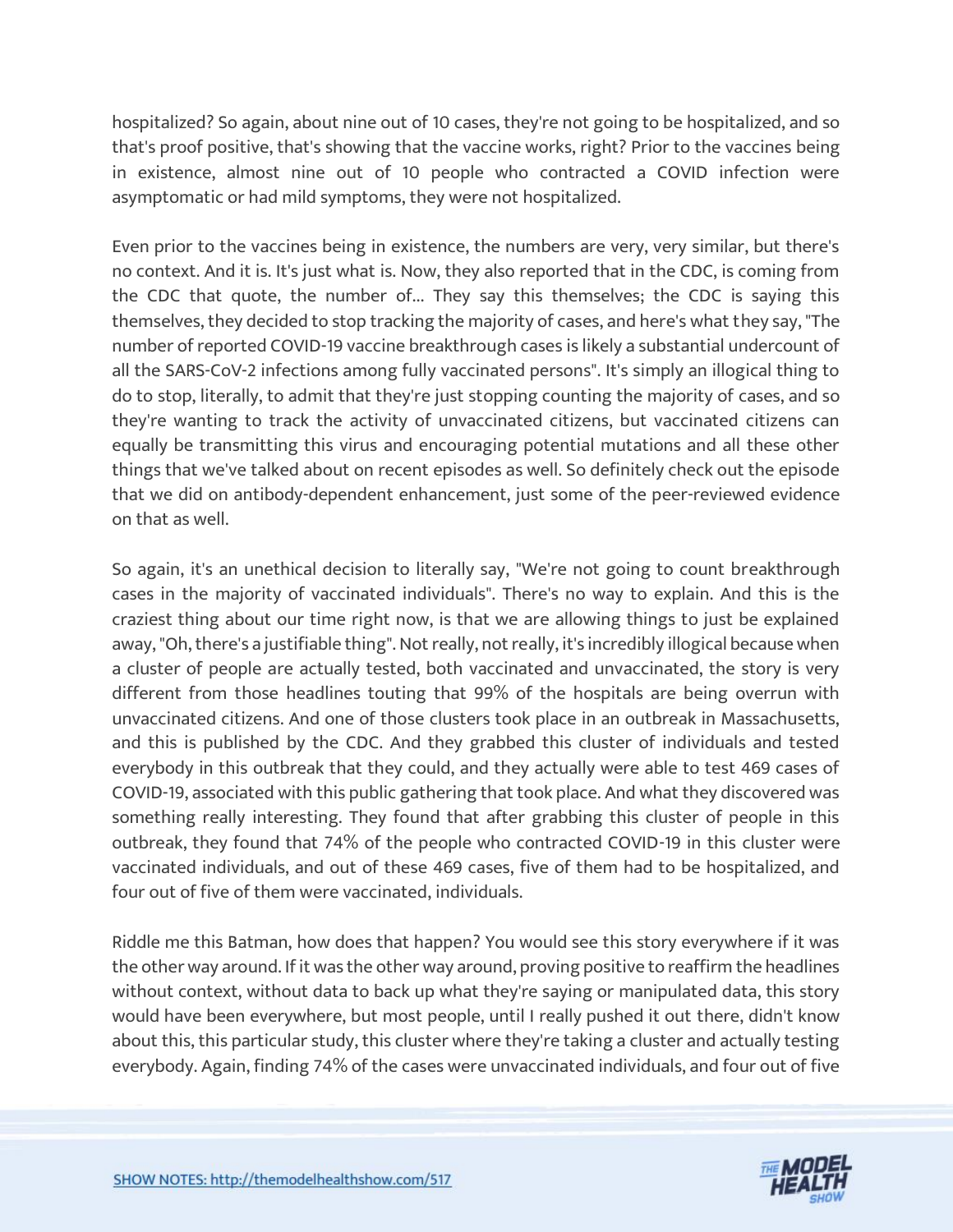people hospitalized were vaccinated. It tells a very different story from the narrative that's being force-fed to our citizens. Now, is this the case for everywhere for every hospital, for every cluster tested? No, but guess what, it's pretty much one of the only clusters that were actually done. So, with that said, it's some of the best data that we have, unfortunately, and it doesn't look good for the narrative that again, is being force-fed to our citizens.

The most vaccinated place on Earth, Disney is the happiest place on Earth, the most vaccinated place on Earth is Israel. Israel has been ahead of the curve of the United States as far as vaccinating the population and being able to see the trends that we are following behind, as far as the waning effectiveness, that they're calling this waning, waning effectiveness of the vaccines, the transmission rate, the breakdown and seeing higher rates of hospitalizations among vaccinated citizens, they've already seen the trend happen. Because now the headlines here, even in the United States, are changing from 99% of the hospitalized, it's changing or they're just not spouting that out anymore. But here's what happened with Israel with their vaccine campaign and hospitalizations. A report published in the journal Science featured a recent hospital cluster analyzed in Israel and found that 59% of hospitalizations were in fully vaccinated individuals.

Now again, we could explain it away because the population is heavily vaccinated, we could explain it away, but this should still put up some red flags like, whoa, that's still... That's pretty significant. What's happening? This is why Israel was lightspeed getting those boosters out because they saw, hey, this ratio is shifting. Not just a third, a fourth booster. We're going to keep boosting, we're going to try and boost our way out of this, we're going to try and drug our way out of this situation. Now, again, if you look at the results of what has been done thus far, something is off here. Now, one of the things that's truly remarkable that's coming to light, thanks in large part to the FDA's vaccine Advisory Committee meeting and more scientists asking questions and finding creative ways to get the data out, even though unfortunately, if it's not fitting the narrative, the data has been censored, which again, should put up a massive red flag that if peer-reviewed evidence, if credible scientists, if they're just getting censored or they're getting blocked or they're getting hidden, their data is getting hidden because it doesn't fit into the narrative that, hey, Pfizer's got your back or the FDA is truly an efficacious organization, and our government officials are not receiving money from pharmaceutical companies, that kind of twisted reality.

It doesn't exist. That reality doesn't exist. We live in the real world where the FDA is massively compromised and funded by pharmaceutical companies. They have a revolving door of sharing employees. Pharmaceutical companies provide massive amounts of... Billions of dollars in funding to major media and news channels. Pharmaceutical companies are also providing massive amounts of income to our elected officials. In what universe would this not be a

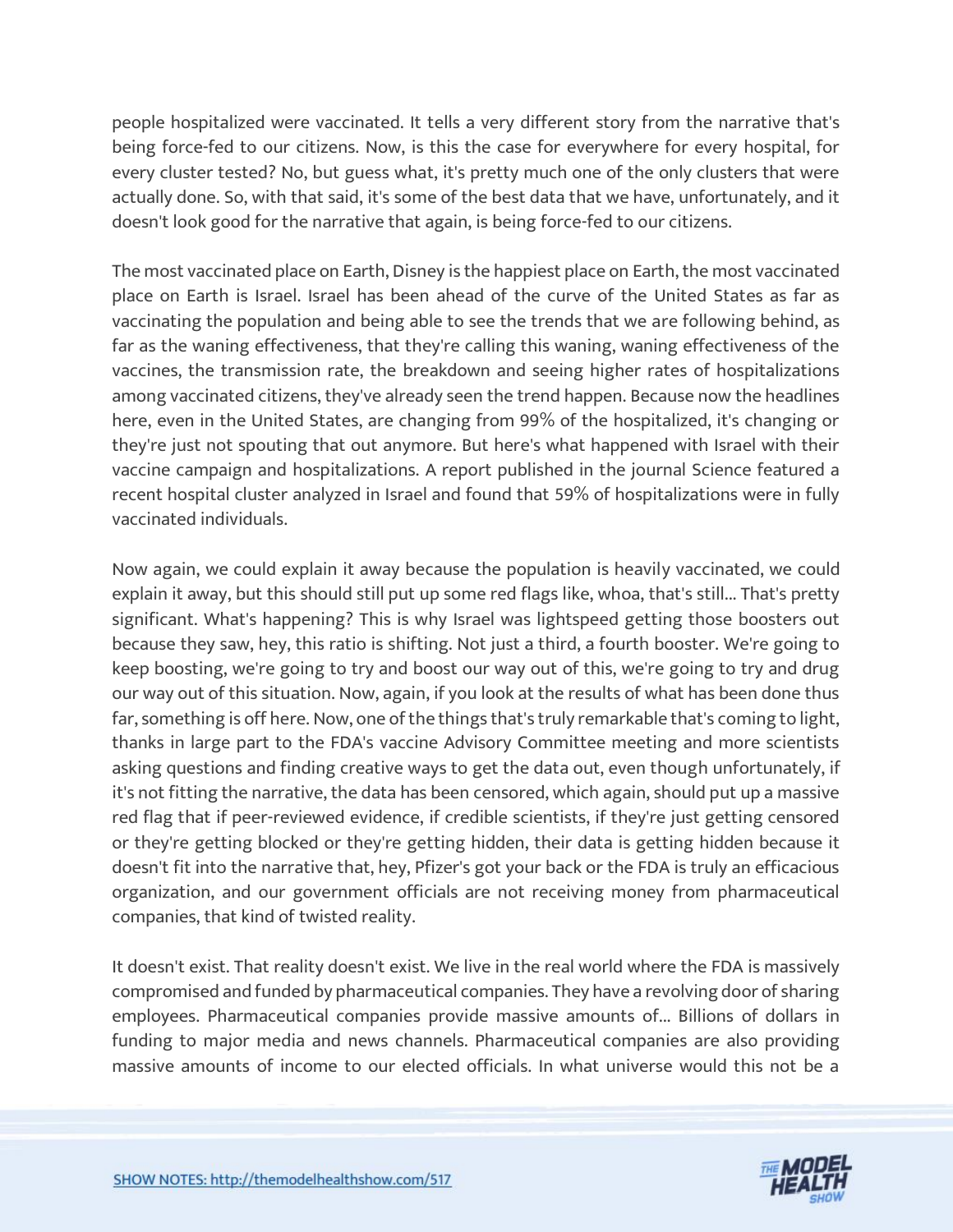system of corruption? And this incestuous nature where so many people either knowingly or unknowingly are profiting off of America's sickness, profiting off of the farming of sick humans. But good things are coming to light. More balance and creative ways to get the data out there, and one of them is the influx of scientists sharing the actual safety data on these new vaccines. Here's a segment from the FDA's vaccine and related biological products advisory meeting from viral immunologist, Dr. Jessica Rose.

Dr. Jessica Rose: My name is Dr. Jessica Rose and I'm a viral immunologist and computational biologist. I've taken it upon myself to become a VAERS analyst, to organize the data into comprehensive figures, to convey information to the public in both published work and video mediums. Safety and efficacy are the cornerstones of the development and administration of biological products meant for human use. Risk is a measure of the probability of an adverse event occurring and the severity of the resultant harm to health of individuals in a defined population. Safety is a judgment of the acceptability of this risk in a specified situation. Efficacy is the probability of benefit to individuals in a defined population from a medical technology. Refer to slide one, please. This is a bar soft that shows the past 10 years of VAERS data plotted against the total number of adverse event reports for all vaccines for the year 2011-2020 and for COVID-associated products only for 2021. The left bar soft represents all adverse event reports and the right bar soft represents all death adverse event reports. There is an over 1000% increase in the total number of adverse events for 2021 and we are not done with 2021. This is highly anomalous on both fronts. These increased reporting rates are not due to increased strength in injections and not due to simulated reporting. This has been shown using a comparison analysis of influenza data.

The onus is on the public health officials, the FDA, the CDC, and policymakers to answer to these anomalies and acknowledge the clear risk signals emerging from their data and to confront the issue of COVID injectable product use risks that in my opinion outweigh any potential benefits associated with these products, especially for children. Slide two. This is a time series plot that shows the total cumulative number of cardiovascular immunological and neurological adverse events for 2021 associated with COVID products. When accumulative absolute counts are normalized for the total number of fully injected individuals in the US, we can see that one in 660 individuals are succumbing to and reporting immunological adverse events associated with the COVID products. The under-reporting factor is not considered here. Slide three. This is a phylogenetic tree showing the emergence of the alpha and delta variants of COVID-19 over time. The emergence of both of these variants and their subsequent clustering arose in very close temporal proximity to the roll-out of the COVID products in Israel.

Israel is one of the most injected countries and it appears from this data that this represents a clear failure of these products to provide protective immunity against emergent variants

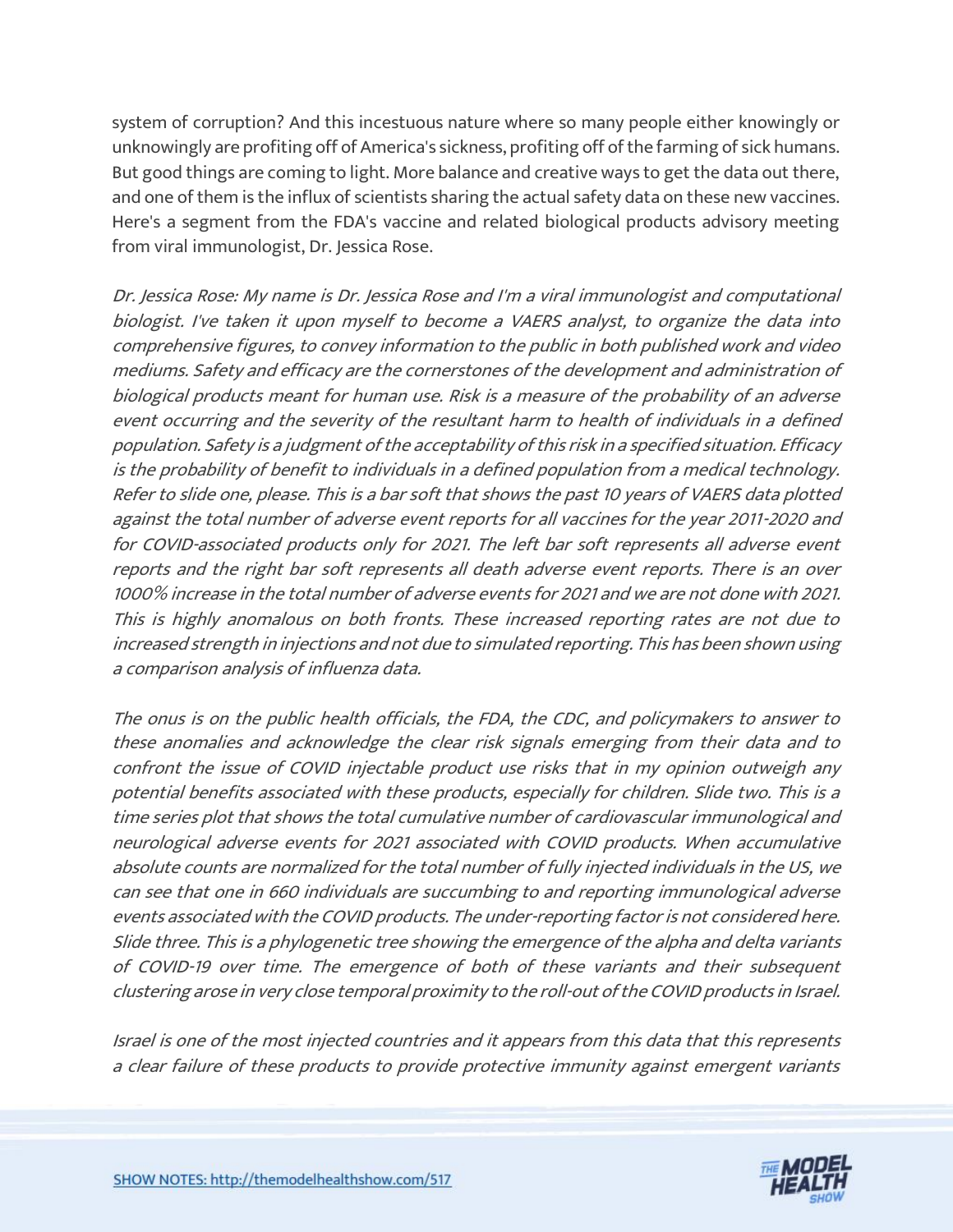and to prevent transmission, regardless of how many additional shots administered. And this begs the question as to whether these injection rollouts are driving the emergence of the new variants. There's clear and present danger of the emergence of variants of concern if we continue with these alleged booster shots. Thank you.

**SHAWN STEVENSON:** That data should be pretty jarring for us all. The adverse events from COVID vaccines have over a 1000% higher adverse reaction rate than all other vaccines combined per year for the past 10 years. And she stratified the data and noted that this skyrocketing rate of adverse reactions is not due to increased rates of injections. Dr. Rose was not... Also coming from an anti-vaccine perspective, she's simply requesting that public health officials, the FDA, the CDC, acknowledge the clear risk signals emerging from the data and confront the alarming risk-benefit analysis, this is just a logical thing to do. Most of the logical scientists struggle to understand why this data has to be controversial, if the vaccines are truly safe and effective, and that's what the data shows, so be it. If the vaccines have some alarming adverse reactions and that's what the data shows, so be it. Logic is what's going to help us to be open and rational about the data either way. But unfortunately, as mentioned, there is so much irrational behavior taking place today, and people's identities are so deeply invested in this campaign, in this vaccine campaign. I've never seen anything remotely close to this.

And folks who've screamed from the mountain tops that these new vaccines are safe and effective, and literally shaming people for not running out and getting vaccinated, when they're simply being cautious and wanting to get multiple perspectives. And maybe they get a chance somehow to see some of the data that isn't incredibly biased, or that's being propagated by these entities with a track record of corruption. But we've shifted where latenight talk show hosts and major news networks are just on their platform, shaming people. Friends, family members, shaming their own family for not taking, based on the data, for not following suit and getting vaccinated when they don't understand anything about absolute risk reduction. They don't understand anything about the real safety data, because it exists, it isn't just made up. And so, if these folks are screaming from the mountain tops that these new vaccines are safe and effective, then the data shows that their belief is inaccurate, or the data shows that their belief is unjust, it takes sometimes a minor miracle for someone, especially a public figure to admit that they're wrong or even entertain that the reality is different from what they believe.

This is the human condition at this current time, and this is why you see the merciless tendencies to just explain inconvenient facts away or to censor them. To "fact-check" with these same organizations, if we look at the funding going to these organizations doing the fact-checking, oh my... You can't make this stuff up. You can't make this stuff up. Then Dr. Rose's analysis with rates of adverse reactions being higher than our reporting system has ever seen,

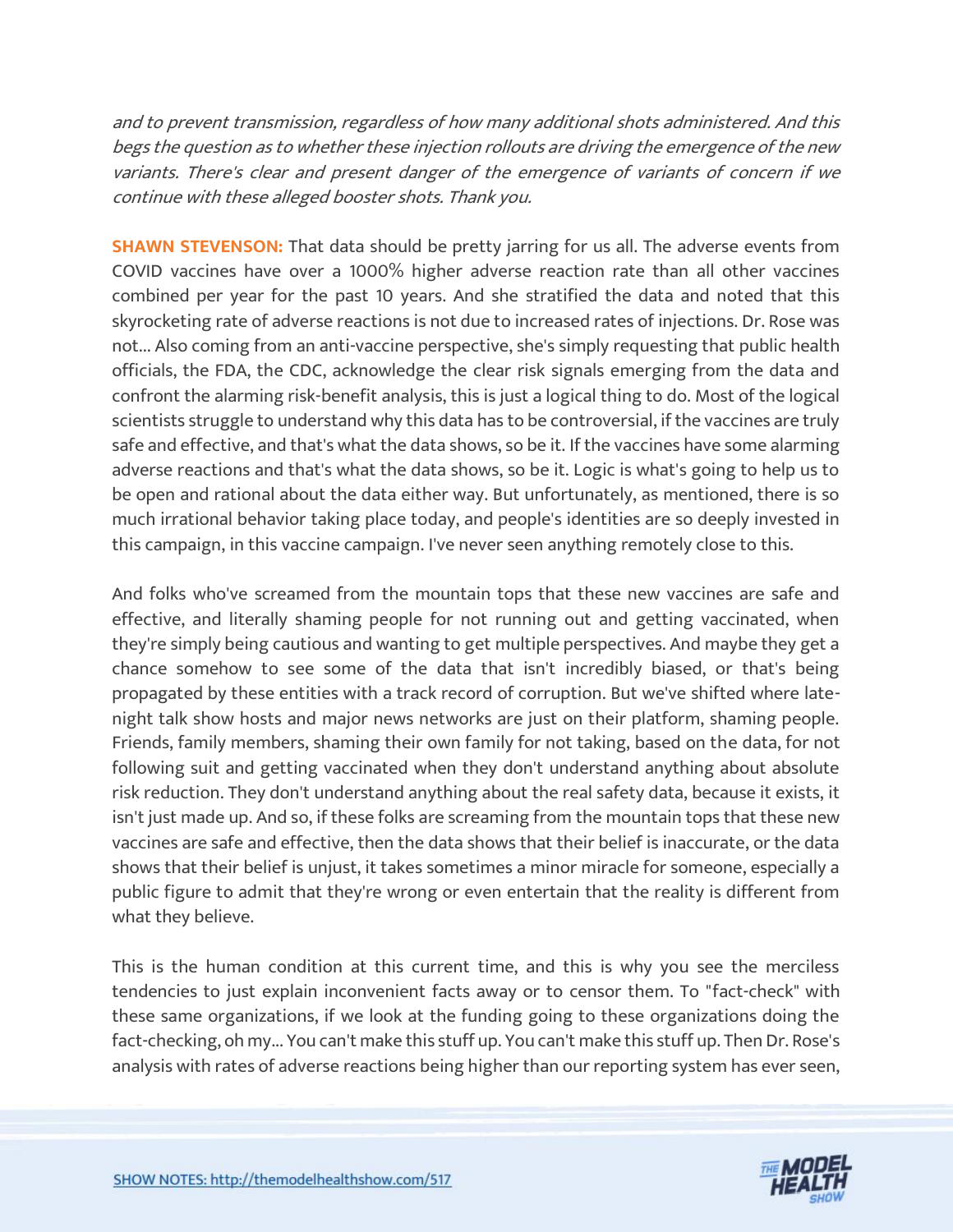her logical assessment was that the risk significantly outweighs the potential benefits with these new vaccines, especially for children. That's what hit me, especially for children. She's merely highlighting the thousands of stories, including many young people, including children, the thousands of stories of people like John Stokes. This young man who had a serious adverse reaction, myocarditis, potentially life-threatening reaction after getting vaccinated. And fortunately, I was able to grab the video of John Stokes, sharing his voice before it got taken down because it was inevitable that it would get taken down. Let's hear what John has to say.

John Stokes: I am in the hospital right now with heart complications from the COVID-19 vaccine, and I want to inform as many people as I can about the risks from taking the vaccine that I wish someone would have told me. So, I am a Division 1 student-athlete with no prior health issues, and I got the second COVID shot Tuesday, and within four days, I have been diagnosed with myocarditis and was told that I probably won't be able to play my senior season now. It is a side effect from the COVID vaccine, and it's really not being reported or addressed, and it is a serious issue that we should all be informed about before making this decision. It isn't right for people to be forced to take the vaccine because there are actual side effects like this that could happen to you. And NCAA should not mandate student-athletes to get the vaccine because of what could happen to so many fellow student athletes' health issues which has happened to me. Everyone should be informed of the side effects, and no one should be forced to take something that could cause what has happened to me, and no one knows the longterm effects and what's possibly going to happen from this.

And it's kind of uncharted territories because everyone else with the same heart issues from the vaccine as me, we're all being tracked and monitored, we're basically like test subjects from the vaccines. Hence a very serious issue that really needs to be spread. And I've spoken with some other student-athletes that have also had to have either heart surgery or have had heart issues from this, and it's very scary stuff. And a lot of people in our age group apparently are at higher risk for heart issues from the vaccine, and it really does need to be talked about.

**SHAWN STEVENSON:** He's just one of the many young men experiencing Myocarditis from the mRNA vaccines. Young men between the ages of 16-19 appear to be the most susceptible to this potentially deadly inflammation of the heart. And it's been well documented, repeatedly again, in a wide range of age groups, but our kids are especially at risk for this. And it's not okay for us to make our children test subjects for this when we do not know what's going to happen, and we damn sure don't know what's going to happen long-term. We have no idea. We have no idea, but yet, public health officials and people who have just taken on this mantle, that this is so righteous, they're acting as though they know what's going to happen, a year from now, two years from now. Could this potentially evoke an abnormality in cell replication? Absolutely. Know what that means when there's abnormalities in cell replication? That's the

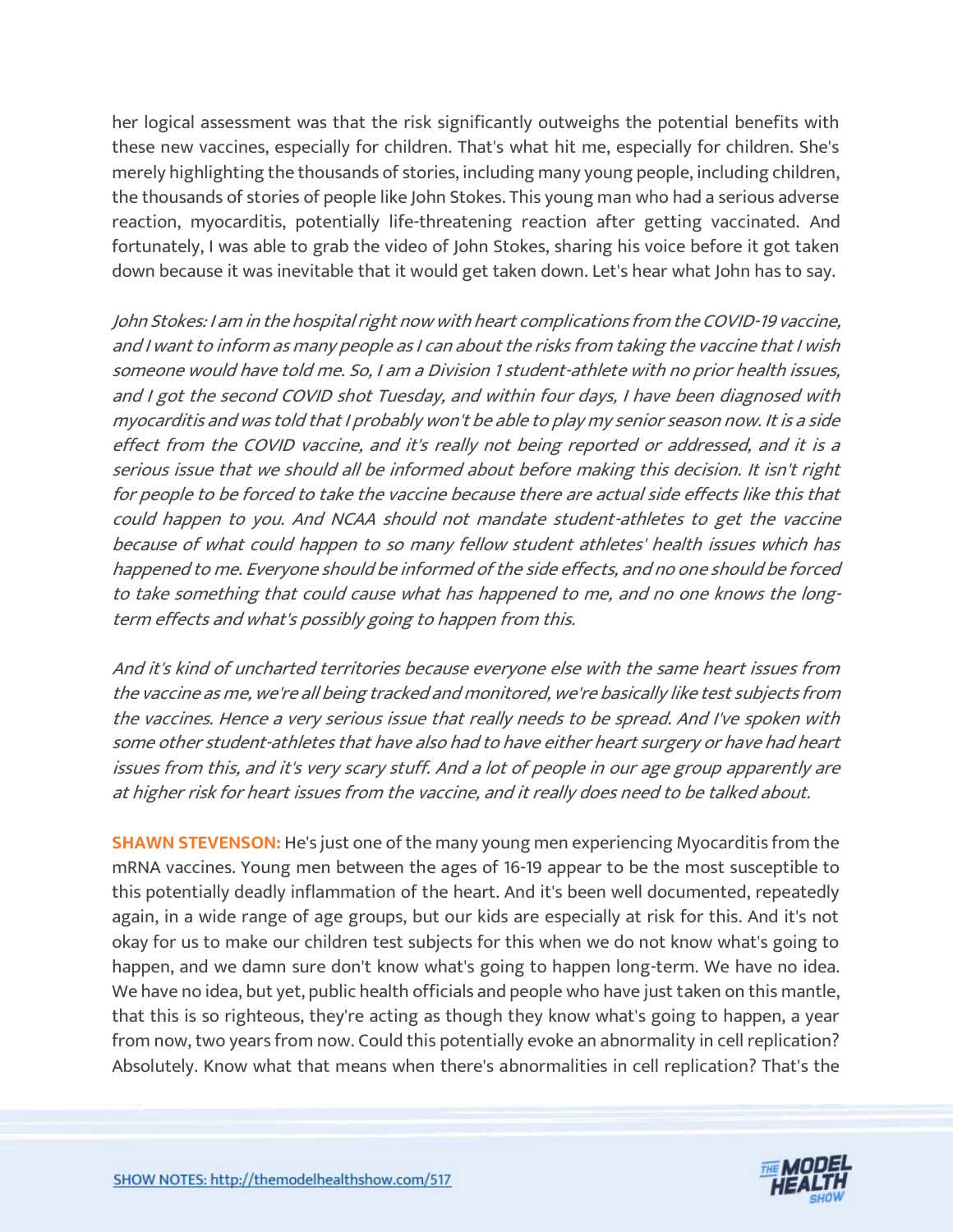seed of cancer. Would there be increased incidence of cancer? We don't know, but if it didn't happen right after getting the injection, just chop it up to something else. And this is what happens for young men like John Stokes, people explain it away.

Most people don't, most people don't, contrary to popular belief, most people are like, "Hey, we need to pay attention to this", but then there are people like, "You know what? Certain amount of young men were perfectly healthy, get Myocarditis out of the blue anyways. It just happens, so he's probably in that number, just COVID can do that to him anyway, so still the vaccine was a good idea." They just explain it away because it doesn't fit their paradigm, and I'm just looking... I mean, for me, I'm just being a logical human. Risk-versus-benefit, just let me see just a clear risk-benefit analysis, and we can choose. That's it. Is that too much to ask? Now, being that this is with our children, now the logical thing would be to ask... And this is where I'm at. If this Myocarditis is happening from this new mRNA vaccine technology, wouldn't we want to ask, "How is it having this side effect in the heart? How is this new vaccine...? What is it doing to the heart? How does it do that? It isn't supposed to do that. How is it doing it?" And if we suppress these stories, we fact-check these stories, we explain it away, we'll never know.

I mean, you know how we do it, we'll definitely uncover why it's happening, and this is still just based on basic principles of biology, but if we explain it away, we can't get to literally the heart of the situation. But there's also, of course, now they're finally putting some funding into studying why so many women had abnormal menstrual cycles post-vaccination, which just was explained away, became a footnote because that's not supposed to happen. But if enough of us are standing up asking questions, demanding that these things are investigated, and slow down this reign of idiocy as if everybody knows what's going to happen, we've got to take back again, take back control of our minds and our bodies. I have so many more stories like this and much more that I'm going to be breaking down of the FDA's Vaccine Advisory Committee meeting, and to get access to that, make sure to go to themodelhealthshow.com/connect, themodelhealthshow.com/connect, so that you don't miss a thing. This is where you can get uncensored data so that we can actually be informed and empowered in an increasingly complex situation.

And it's crazy because even this video... This is an episode we're putting out on the podcast platform, the audio platform, but this video can't be featured on YouTube because it would likely get censored. And this has happened multiple times where YouTube is taking videos down, they've hid videos, and people, wonderful listeners of the show, they comment in like, "This video should have a million views, this should be going viral, breaking internet." Now, YouTube has been hiding our stuff, and I'm not one of those people who believe like the shadow banning, but I know some people like, "Absolutely, it's real." But we actually had the opportunity to actually monitor and look at the numbers versus people... Being able to look

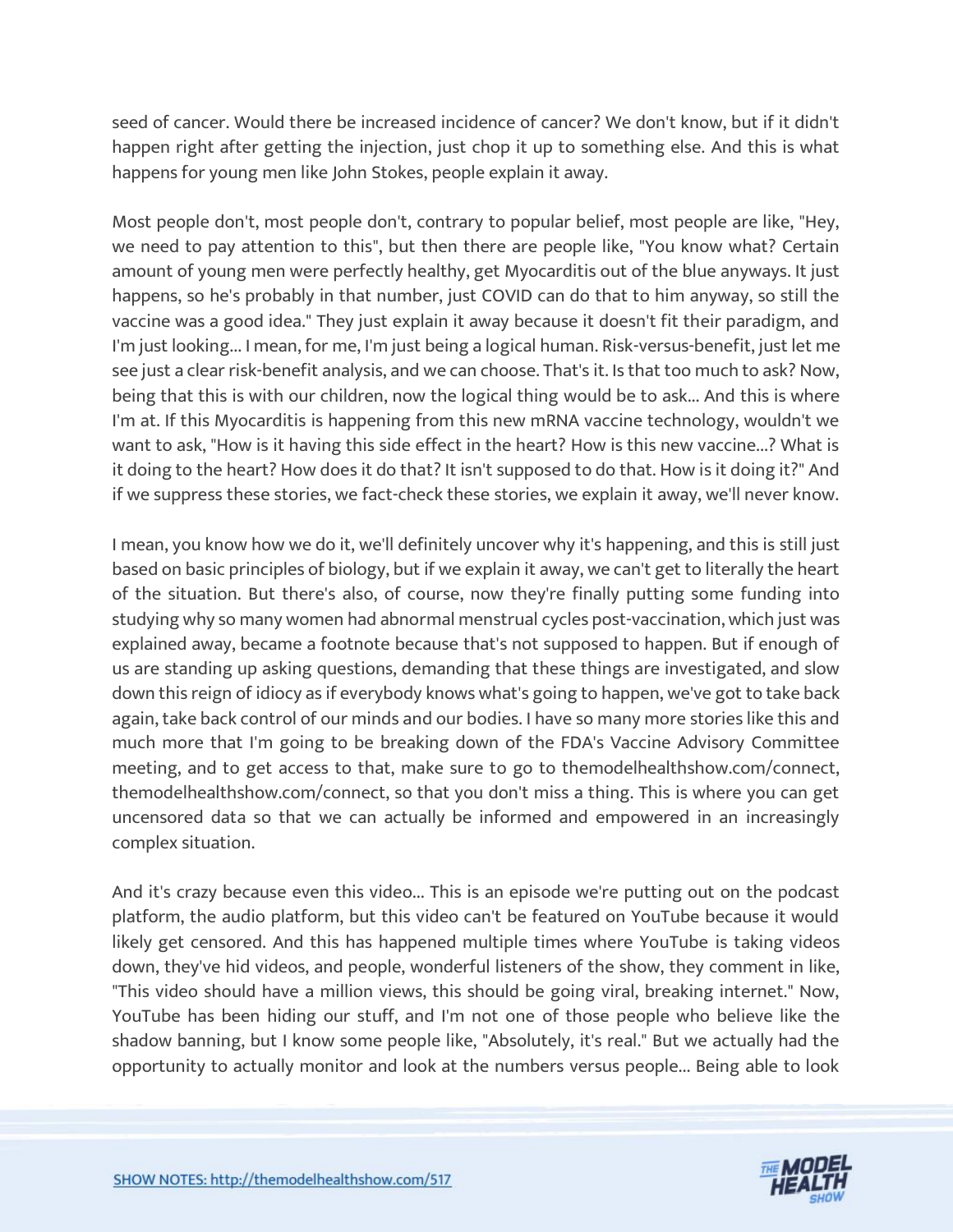behind the scenes at different people's channels and seeing how our viewing time is higher, our retention rate, our click-through rate, all of our metrics are at or better than some of the biggest health shows on YouTube, or just shows in general. And yet, YouTube stopped recommending The Model Health Show, and we're going to change that. We're going to play their game; we'll dance their little dirty dance. We're going to make sure that the uncensored content gets out there on other platforms, and we find a way to make sure that those go viral in other ways, but again, to stay up to date with everything, make sure to go to themodelhealthshow.com/connect.

Now, last piece here, and this is another way of explaining things away, is discrediting the VAERS system. The Vaccine Adverse Events Reporting System, the VAERS. The VAERS database is a surveillance system. Keyword, it's a passive surveillance system run jointly by the CDC and FDA. And it's well established that neither agency puts any notable resources into managing it. Now, this can be another point where so-called experts explain away the VAERS data, saying that it's not reliable, when in reality, first and foremost, this is the only system that we have. It's the only system for safety data that we have, first and foremost. And the second thing is, it's a federal crime to report anything that is untrue to VAERS. And so, people that would try to explain it away saying that it's unreliable, it's actually unreliable in another way that doesn't fit their narrative, which is, because it's a passive system. Now, this is based on data, this isn't just something that sounds good, because it's a passive system, meaning that it's not mandatory for physicians and the public to report these incidents that take place after getting vaccinated or within a time period after getting vaccinated, because it's a passive system, the vast majority of physicians and patients don't take the time to add their adverse events to the database.

In fact, according to a study published in the journal "Vaccine", a significant number of healthcare providers don't even know what VAERS is. They don't even know it exists. And if they do, the majority of them in this report, again, published in the journal titled Vaccine, and even if they do, the majority of them don't actually report adverse reactions into the database. For healthcare providers in this study to actually admit that, especially people who their ego is such that they have to know stuff, for them to admit that they don't even know that this is the thing or that they aren't following the rules, that's really fascinating. So, chances are the numbers are worse than what we're sharing here. Now, what does this look like? According to a study published in toxicology reports, some of the best estimates show that upwards of 99% of adverse reactions from vaccinations are not reported in VAERS. They're not reported to the Vaccine Adverse Events Reporting System. Add this probability to the skyrocketing rate of adverse events noted by Dr. Rose, and the numbers are far worse than already demonstrated. So, what do we do with this information? Speak up. Speak up. Remain centered and rational,